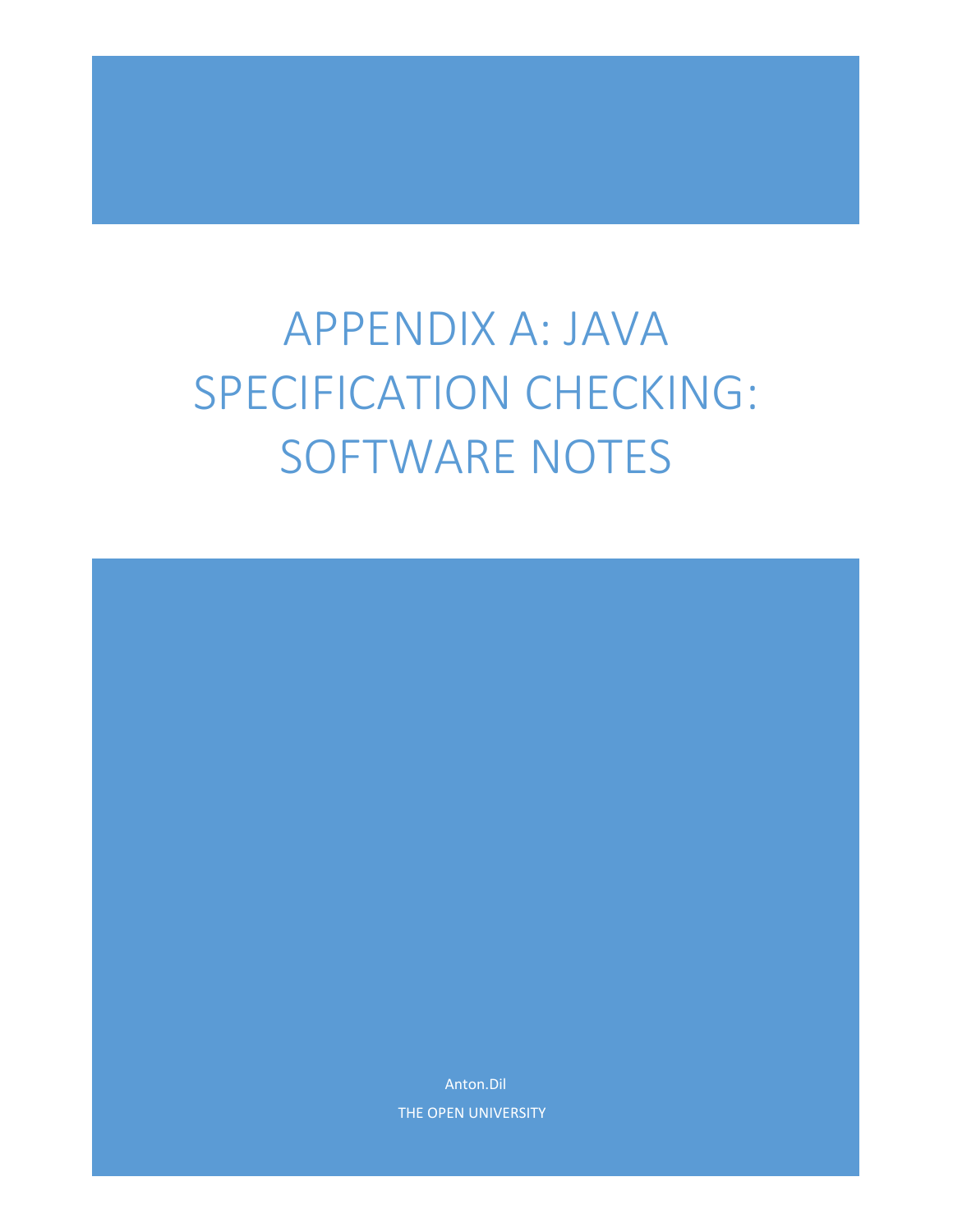# Appendix A: Software Notes and Student Use

This appendix contains notes on the CheckM250 and Compilation Helper software.

The project has identified four layers of correctness in Java code:

- 1. Syntax (a shorthand for whether the code compiles or not)
- 2. Structure (structural specification)
- 3. Semantics (functionality shown by methods)
- 4. Style (non-functional requirements for reusability, readability and similar concerns).

The focus has been on implementing and evaluating code to assess Layer 2, using software developed for this project called CheckM250, although a Compilation Helper tool has also been developed to support students in understanding errors encountered in Layer 1.

Section 1 describes relationships to similar work.

Section 2 explains more about how the CheckM250 software works, including:

- interactions between the identified layers of correctness;
- the specification language;
- design choices in assessing structural correctness;
- generating help on compilation errors;
- working with CodeRunner in the VLE, and incorporating CheckM250 in that context.

Section 3 provides some notes on ideas for future development, including known limitations and design choices.

Section 4 provides references.

Appendix 1 includes emails between the author and Michael Kölling.

# 1 Relationship to similar work

This project was initially inspired by the Harvard computer programming module CS50 [1], which provides an environment for students to submit solutions to C and Python exercises and have them assessed automatically for certain features. CS50 has developed tools called Check50 (for Python) and Style50 (for the C language), allowing students to perform checks on their code before it is submitted for final marking. The marking tool developed for this project has been called CheckM250, in recognition of CS50's approach.

The structural specification checking software developed in this project is similar to that described by Kiraly et al in their MeMOOC platform [2], although Kiraly et al incorporate style and functionality testing, which was not explored in this initial prototype of CheckM250. Significantly, CheckM250 is less tightly coupled: its core code is (unlike the MeMOOC software's) fixed, and makes use of a separate specification file to customise the testing. This has advantages for use in online marking and makes CheckM250 more reusable.

# 2 CheckM250 Software

There are many testing tools that can be deployed in the context of assessing Java code quality, but this project focussed particularly on *structural* specification testing, by which is meant testing for the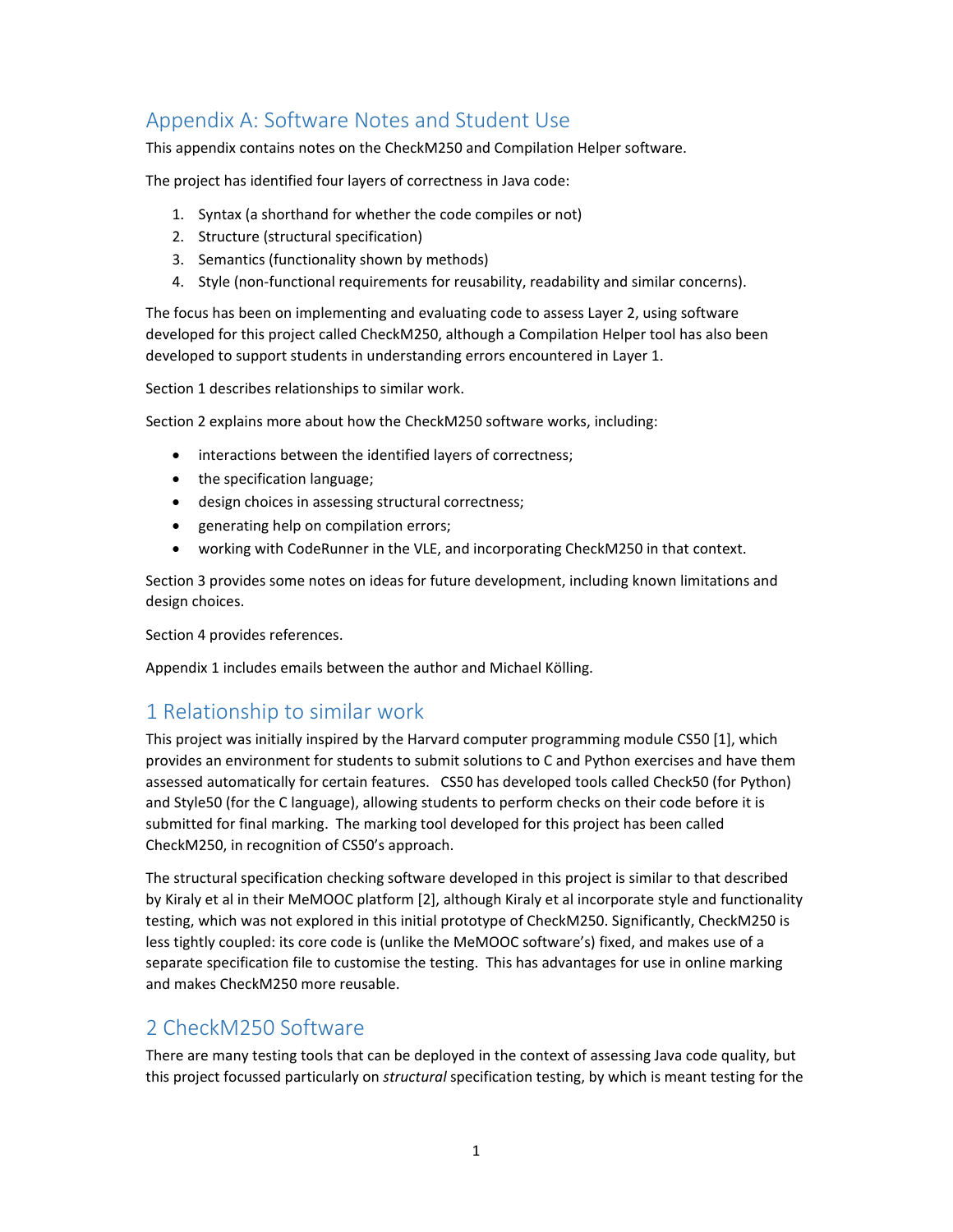presence of particular features in students' code, rather than its conformance to expected behaviour.

The tutor version of the software was implemented using Java SE 7 (we assume that students' code will be built using Java SE 7, as this is the supplied JDK on M250), and Java SE 8 was used to modify CheckM250 for use on the VLE.

I begin with a review of the layers of correctness we assess in students' code, and their interactions.

# 2.1 Syntax

Syntax checking is carried out by a compiler, in our case javac (Java SE 7), which both tutors and students have access to. The same compiler is available in our online teaching environment (although here it is Java SE 8) and this provides access to correctness checking at this level.

To succeed at this stage, students grapple with the syntax of the language, with what constitutes a well-formed statement, how tokens may be legally used with each other, and how to combine these features to form a solution to meet a program specification.

The Java compiler provides detailed and potentially confusing feedback on compilation errors. In addition to CheckM250, this project has also developed a Compilation Helper tool for making compilation error messages friendlier, based on an existing help file adapted (with permission) from the BlueJ software environment, together with new compilation error diagnostic software developed for this project.

# 2.2 Structure

In the second layer, *structure* refers to a code solution providing various externally and internally visible features, rather than it conforming to a particular behaviour or functionality. Although the structure of code cannot be separated from its syntax, syntactic correctness is only a step on the way to structural correctness. The existence of structural features can be determined after compilation, but without running the student's code.

Not only can we check for the presence of certain methods or constructors in code, but whether a class provides particular instance variables, whether the class extends another class, or whether it implements a particular Java interface.

Structural correctness is therefore a pre‐requisite for unit testing, which is mostly concerned with testing methods. It therefore can be used to determine if unit tests can safely proceed.

Code that appears to behave appropriately under unit tests does not necessarily meet structural requirements, although sufficiently careful unit testing might reveal this.

Finally, I have taken the view that code specification is not only about providing expected features, it is also about not providing unexpected features. It is not necessary to specify these 'background' features on a per-problem basis, as their required absence is implicit in the 'foreground' specification. However, there is room for discussion as to the extent to which such background checks should be performed.

Structural correctness was the main focus of this project.

# 2.3 Functionality

The functionality of code is tested by ensuring that it produces expected outputs for known inputs, which, in the case of Java, means that methods must behave as expected. There are existing tools to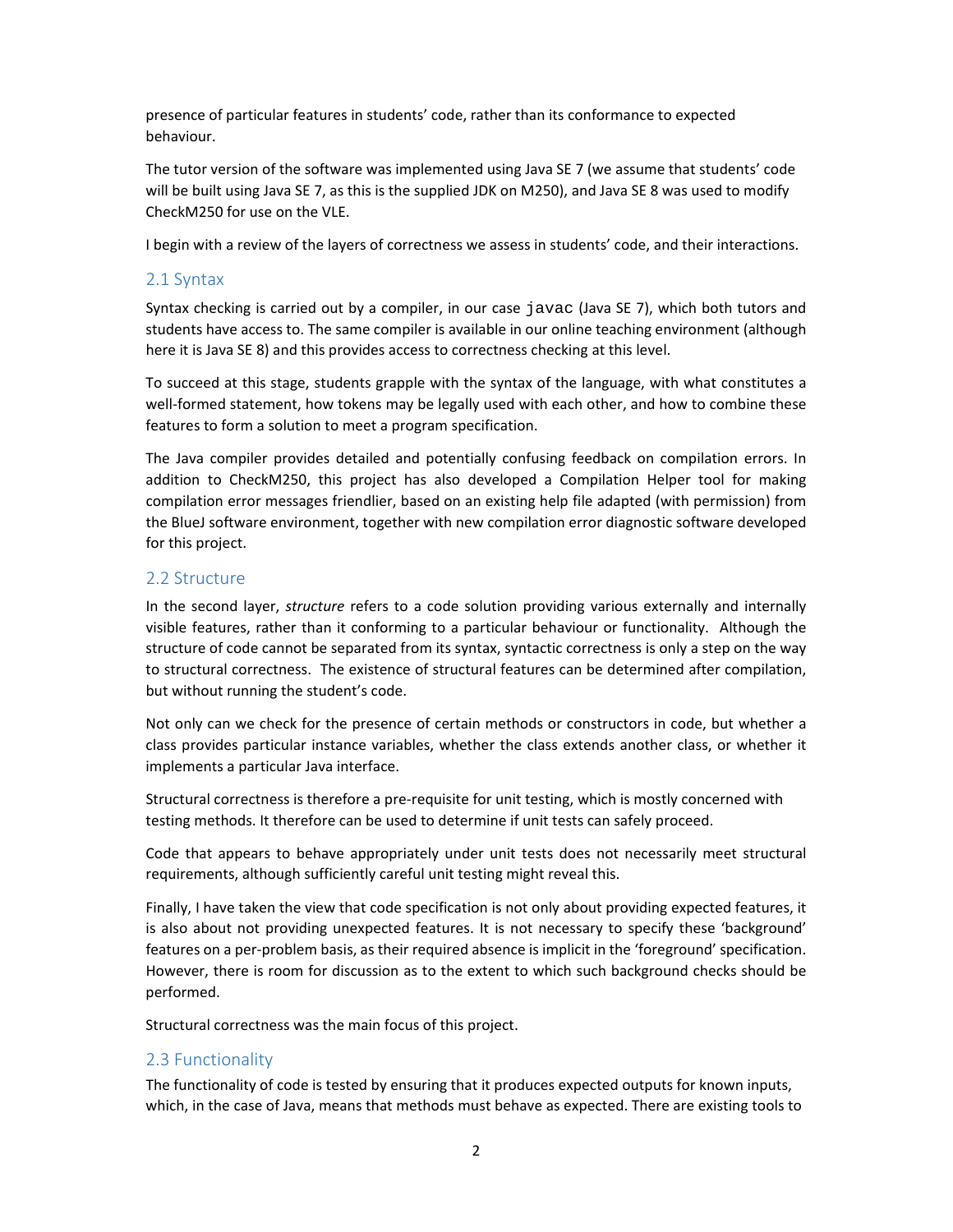assist in this kind of testing, also known as unit testing, and JUnit in particularly is widely used for Java unit testing [3]. Our online CodeRunner environment also provides a simple form of unit‐ testing facility, although its configuration is quite laborious.

Although it might be possible, with extra effort, to configure functionality testing code to cope with an incorrect structural specification, typically this layer of testing assumes that the structural specification is correct.

Writing good unit tests is not a trivial task, but it is one that we have tools to support us with already, so it is not the main focus of this project.

Traditionally on M250 we explain to students how methods should behave, and sometimes we provide fragments of code to check functionality. Students are also expected to perform their own informal testing at this level.

# 2.4 Style

Style forms the final explicit layer of our assessment of correctness, in that we ask tutors to check for particular issues of style in students' assignments. Two solutions that are functionally identical may or may not follow our house style and they may be more or less readable or maintainable.

Automated style checking can be supported through tools such as Checkstyle [4] and PMD [5]. We do not currently use tools to mark style, but many tutors are aware of them. We expect that students will develop a good style over a period of time and so we use mostly formative feedback here.

There are many comprehensive external style guides, for example, Google's [6]. M250's own Code Conventions guide provides a basis for further development in this area for automated marking [7], and some work has been undertaken on developing a style sheet for use with Checkstyle.

In terms of dependencies, style is a somewhat separate issue to the other layers. We consider it to be a final layer of polish on a solution, which may be developed through refactoring or reworking of a fully structurally and functionally correct solution.

Feedback on tutors' concerns with regards to style was elicited via the survey and interview process in this project. More insight into this question is provided in Appendix B: Interview and Survey Results.

# 2.5 Overview of the structural checking algorithm

For our purposes, structural correctness, semantic correctness and stylistic correctness all initially require that a student's code compiles successfully.

Structural specification testing can be performed statically on the compiled code (without running the code), whereas testing of code functionality would be performed dynamically.

In testing structural correctness I am separating the programming interface between the software and a test harness from how the code beneath this interface achieves a desired outcome.

CheckM250's tasks are modified according to a specification file, which differs for each assignment set.

The CheckM250 software has the following requirements in order to function fully:

1. Required Java files must exist in the solution. The path to locate .java files depends on the context in which the code is running, BlueJ or the VLE.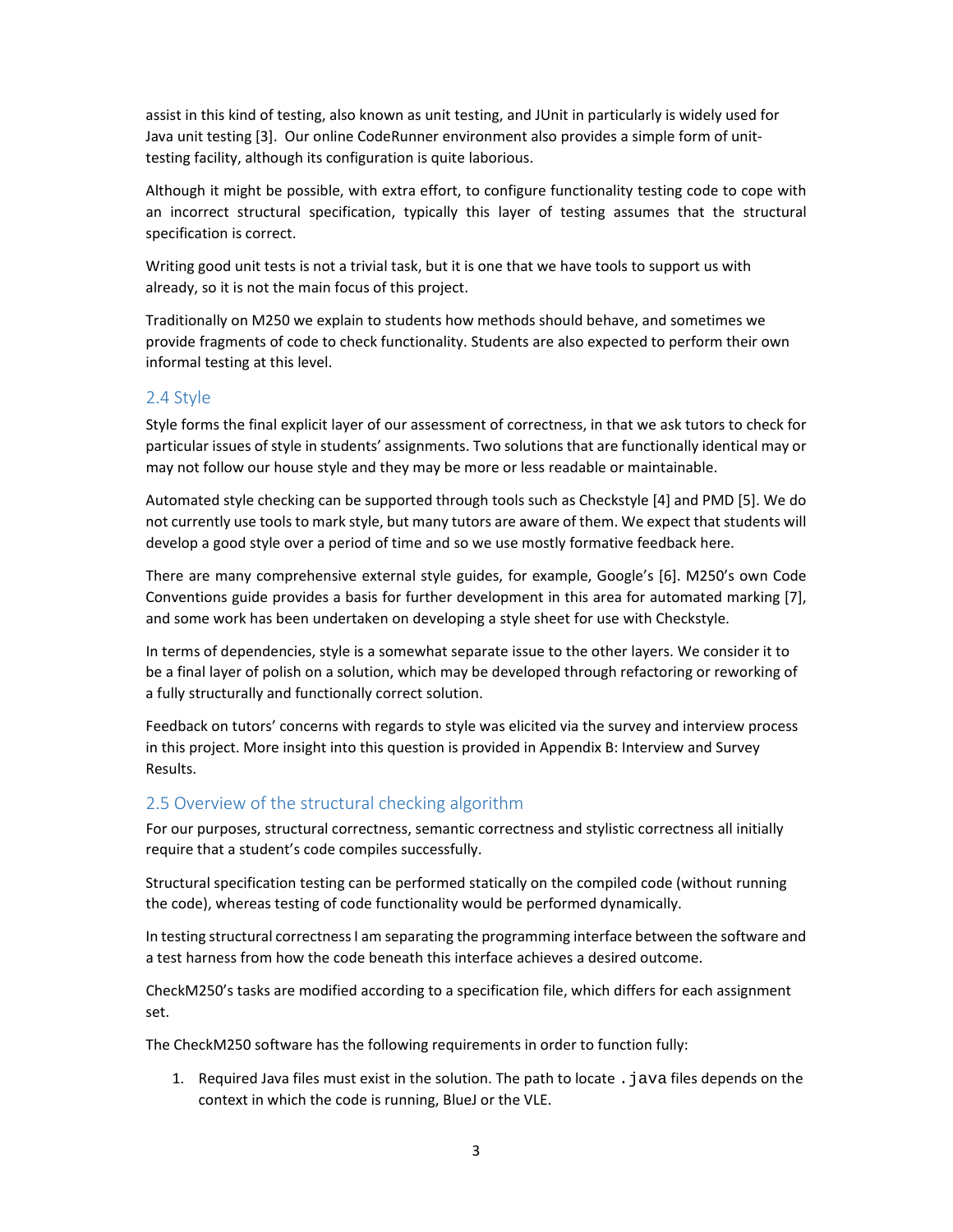2. Required files must successfully compile. The path to locate .class files depends on the context in which the code is running.

If the required files do not exist, the marking tool reports this.

If the solution classes do not compile, the marking tool generates some feedback to indicate this (and in the case of the VLE, the Compilation Helper tool generates help in achieving compilation.) This is not a limitation of the CheckM250 software so much as a limitation of marking by class reflection, which is the same approach used by several other tools. If this occurs, the tutor has to mark the code manually or the VLE cannot provide additional feedback to a student (other than help on compilation errors).

Once the solution code compiles, it is possible to dynamically generate .class (bytecode) files, load them dynamically into the runtime execution environment, read the specification file, parse it, and then build up a picture of the features that should be present in the candidate solution code. CheckM250 then iterates over the features that the specification requires, generating some form of output for each feature according to whether it matches the specification or not and returning that to the context from which the marking code is being run, so that some feedback can be displayed to the user.

# 2.6 The specification language

This section outlines the specification language used in this project. Although this is of current interest, the future direction of work suggested for the structural checking software may make this approach redundant. However, it is a key innovation in the design of this code that the specification of a solution is separated from the code that checks the specification of the solution, and this will be a feature of any further versions of this software.

The design of the specification file was deliberately simplistic, and took into account that at some stage students might have access to the file. The current design discourages a student copying and pasting into their solution. However, in the case of use in the VLE (in CodeRunner) the student does not have access to the specification file in any case. Tutors viewing the specification file is not a concern.

The default name for the specification file in the VLE is checks.txt. In the tutor-facing tool, the specification file has no fixed name and can be selected.

Currently the question setter produces the checks.txt manually.

#### 2.6.1 Example specification for a TMA01 question

Here are the complete contents of a specification file for the one question in TMA01:

```
class:public/M250Account/java.lang.Object/ 
field:private/java.lang.String/M250Account.accountNum 
method:public/java.lang.String/M250Account.getAccountNum/void 
method:public/boolean/M250Account.isValidLength/java.lang.String 
method:public/boolean/M250Account.isValidStart/java.lang.String 
method:public/boolean/M250Account.hasValidDigits/java.lang.String 
method:public/boolean/M250Account.isValidAccountNum/java.lang.String 
method:public/void/M250Account.setAccountNum/java.lang.String 
constructor:public/M250Account/void
```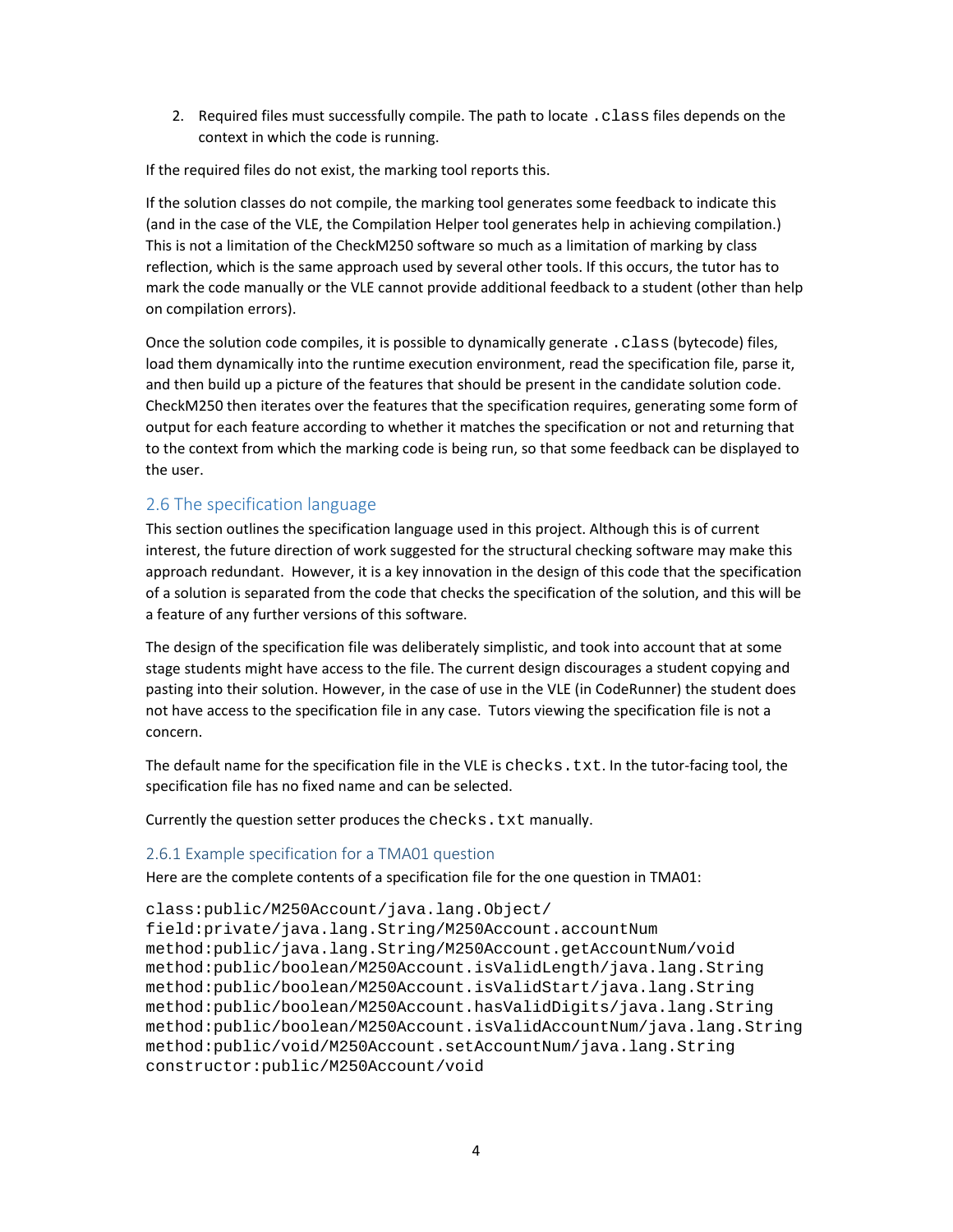The interpretation of the specification is as follows. We require:

- 1. a public class called M250Account, which is in the default package (hence we have used its simple name). It extends Object (i.e., it doesn't need to explicitly extend any class), but (note the trailing slash), it does not implement any interfaces;
- 2. a private instance variable of type String called accountNum, belonging to class M250Account. Note its fully qualified name M250Account.accountNum;
- 3. methods isValidLength, isValidStart, hasValidDigits, isValidAccountNum and setAccountNum. All these methods except getAccountNum require single arguments of type String. All belong to the class M250Account, so we must specify their full names. (Conceivably, methods with the same name could be required in different classes.) Note the fully qualified name for the library class java.lang.String, whereas primitive types returned by the methods have simple names: boolean and void;
- 4. a public, zero-argument constructor. Note the use of void to indicate no arguments (see also getAccountNum). This may mean the question calls for a zero‐argument constructor, or it does not call for any constructors, in which case the class will have this constructor provided to it automatically when it is compiled (a Java language feature).

It is not a lengthy process to hand-write a specification file such as this, though from a programmer's point of view this is not an ideal approach. However, manual creation of this file has the advantage that it requires the question setter to inspect the question carefully, and this can lead to detection of missing information in the question, a useful side‐effect.

Formalising the specification further would allow testing if a specification file is valid. It would be interesting to explore this, for example using ANTLR [8], but the objective here was to keep the description simple and facilitate parsing.

The specification file enables automated checking of structural correctness, but also has the important role of separating the specification from the code that evaluates the specification.

# 2.6.2 Notes on the specification file

Only classes whose names appear in the specification file are assessed. This means that any support classes (i.e., ones that students do not alter) are not included in the checks.txt file.

If students are required to modify a given class, its specification must include both code that we require students to write and code that is supplied, as otherwise supplied code will appear extraneous when compared with the specification. This is a design choice, as unexpected features in solution classes are flagged as errors.

The order of lines in the specification file is not significant.

Each line begins with an initial token, namely class, method, constructor or field, followed by a colon. The initial token identifies the kind of specification on the line. Any line beginning with a different token is ignored, so e.g. a line beginning comment: will not become part of the specification and can be used to make a remark. Each line ends with a newline character.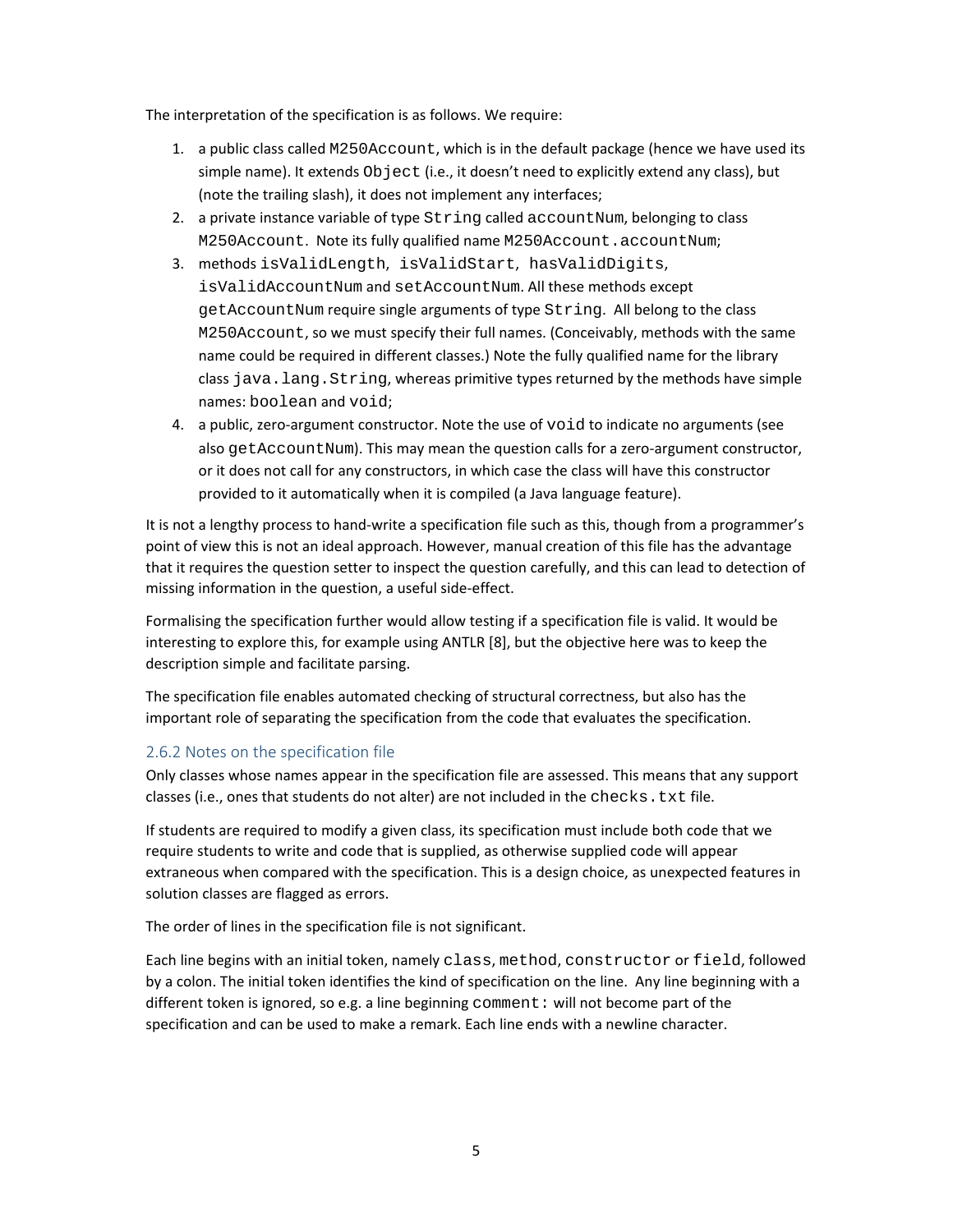There are several separator tokens:

- A **colon** is used to separate the kind of specification from its specification, e.g. *class:classSpec*
- **Spaces** separate modifiers, e.g. *static final*
- **Dots** separate parts of fully qualified names, e.g. *test.ClassName*
- **Commas** separate arguments in argument lists, e.g. *int,int,String*. Note, there are no parameter names specified at this time. There are no spaces between parameters. Commas are also used to separate multiple implemented interfaces.
- **Forward Slashes** separate parts of a class, method, constructor or field specification E.g. *public/void/pack.Y.method3/int,int*

# *1 Reference type specifications*

All reference type names must be fully qualified, not simple. The exception is that where a class is in the default package we must necessarily use its simple name.

This applies to both user-defined and library classes, so for example  $String$  must be fully qualified and we would write java.lang.String. This is necessary to avoid name conflicts and to allow the specification checking software to identify the intended class or type correctly.

Currently generic types (bound and unbound) are not fully supported. See Section 3.2 for notes on this.

#### *2 Primitive type specifications*

Primitive types are specified as is, e.g. void, int, or char.

The keyword void is also use to indicate empty parameter lists.

More details and examples of each kind of specification are given in the following subsections.

#### *3 Class specifications*

- *class:modifiers/package.Name/extendedClass/implementsName,implementsName…*
- java.lang.Object must be specified as the extended class if no other superclass is intended.
- $\bullet$  If there is no interface to implement, the line ends with a slash /
- $\bullet$  Class names must be specified in full; for example, we refer to java.util.Map not Map.
- Multiple implemented classes can be separated by commas.

As noted earlier, support classes, by which we mean classes that students do not need to alter, are not specified in checks.txt. CheckM250 only examines classes specified in checks.txt.

#### *4 Method specifications*

- *method:modifiers/return\_type/package.methodName/argument,argument...*
- Modifier lists may be empty, which means the line starts method:  $/$ , but normally a line would start method:public/
- Return types must be specified in full if they are classes; primitive types can be specified as is, including void.
- Arguments are separated by commas, using full names for classes.
- Specify void when there are no arguments.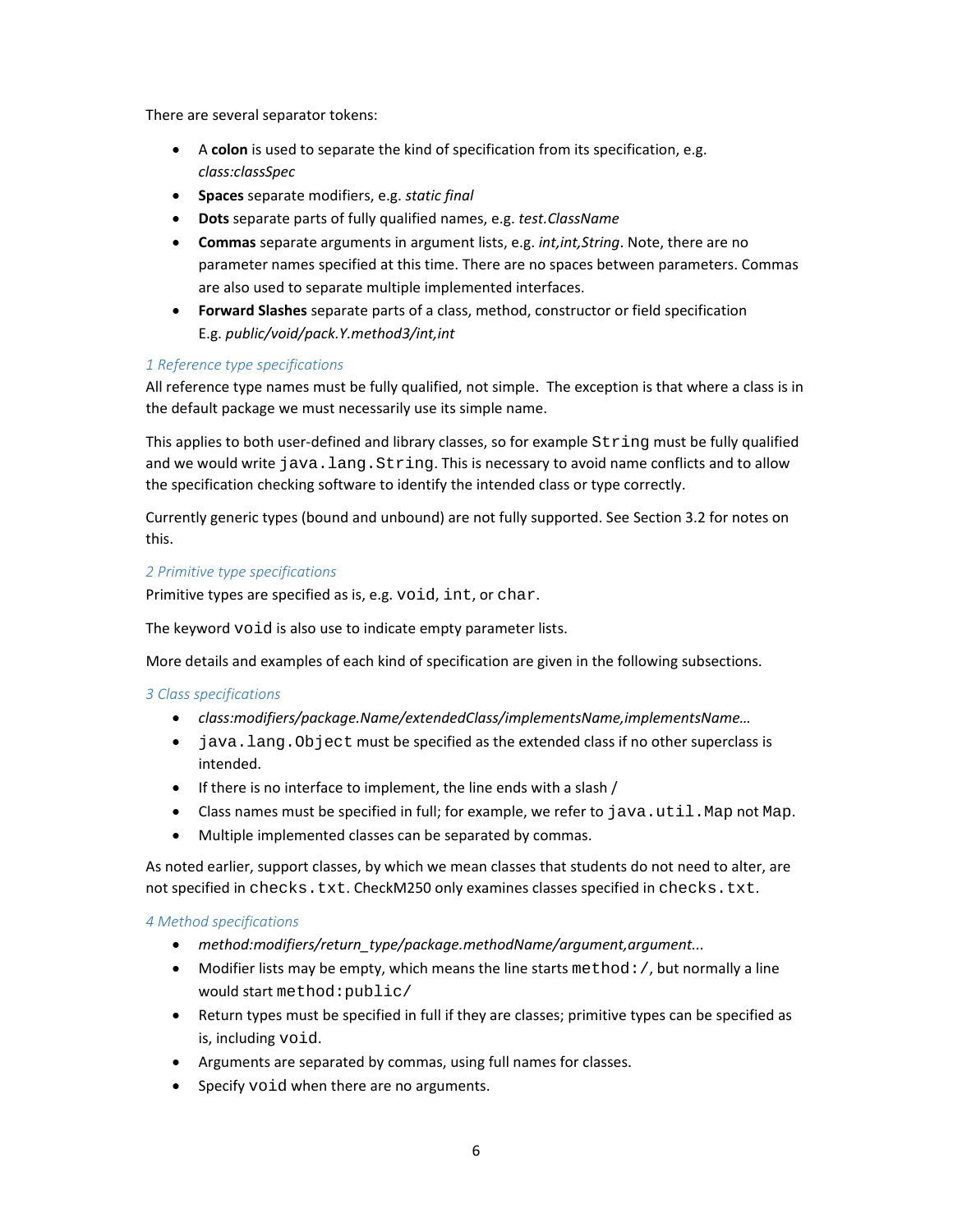## *5 Constructor specifications*

Constructors are similar to methods. Because constructor names must be the same as class names, their parent class names provide sufficient information.

- *constructor:modifiers/package.ClassName/argument,argument...*
- The modifier list may be empty, which means the line starts constructor: /
- The constructor name is implied from the (owning) class name
- Use full names for classes as argument types.
- Specify void when there are no arguments.

The default zero-argument constructor must be specified explicitly (even though it doesn't appear in the class explicitly). This is because at runtime the class will nevertheless have this constructor, and we are using reflection. As a result, CheckM250 may report that a solution has a zero-argument constructor missing the modifier 'public', because Java has provided a default constructor behind the scenes, though it is not present in the student's code. This may require explanation to users.

#### *6 Field specifications*

Fields include instance variables, static variables, constants, and static constants.

- *field:modifiers with spaces/type/package.Class.name*
- Modifier lists may be empty, which means the line starts  $field://$
- Extra modifiers are separated by spaces.
- Give the full name of the field, including the class it belongs to.
- Reference type names must be given in full.

CheckM250 is not able to check initial values of fields. This is a fairly complex problem of itself, and it is debatable whether it falls under the scope of structural specification.

# 2.6 Compilation helper software

Personal communication with the main author of the BlueJ IDE (Michael Kölling) led to permission to use the javac.help file included with the BlueJ 3.1.4 distribution in producing feedback on compilation error messages. The original javac.help file has been substantially changed for reuse in this project and is currently named  $javac_1.help$ . The help file was modified to add help where none existed, and to suggest alternative reasons for particular errors arising that were not covered. Some edits were made for style of the language and formatting.

A Gnu Licence applied to the BlueJ source code – however javac.help is a plain text file. The need to cite the Gnu licence was, in any case, waived by Michael Kölling [9].

The software that processes the help file was written for this project and attempts to match more specific errors before more general ones, with the aim of providing more targeted advice on compilation error messages. This component invokes the Java compiler dynamically, captures the results, selects the first error (if any) using a canonical name, and then uses a lookup in javac\_1.help to provide feedback on that error. If there is no error then this component produces a message 'Compiled OK'.

It is worth mentioning that the authors of BlueJ are abandoning this approach in favour of a more modern 'inline' display of error messages in the editor window, and amidst doubts of the effectiveness of this kind of feedback, but I would argue that the approach remains of interest in the context of online quizzes in the Moodle environment, where options for formatting feedback to students are more limited.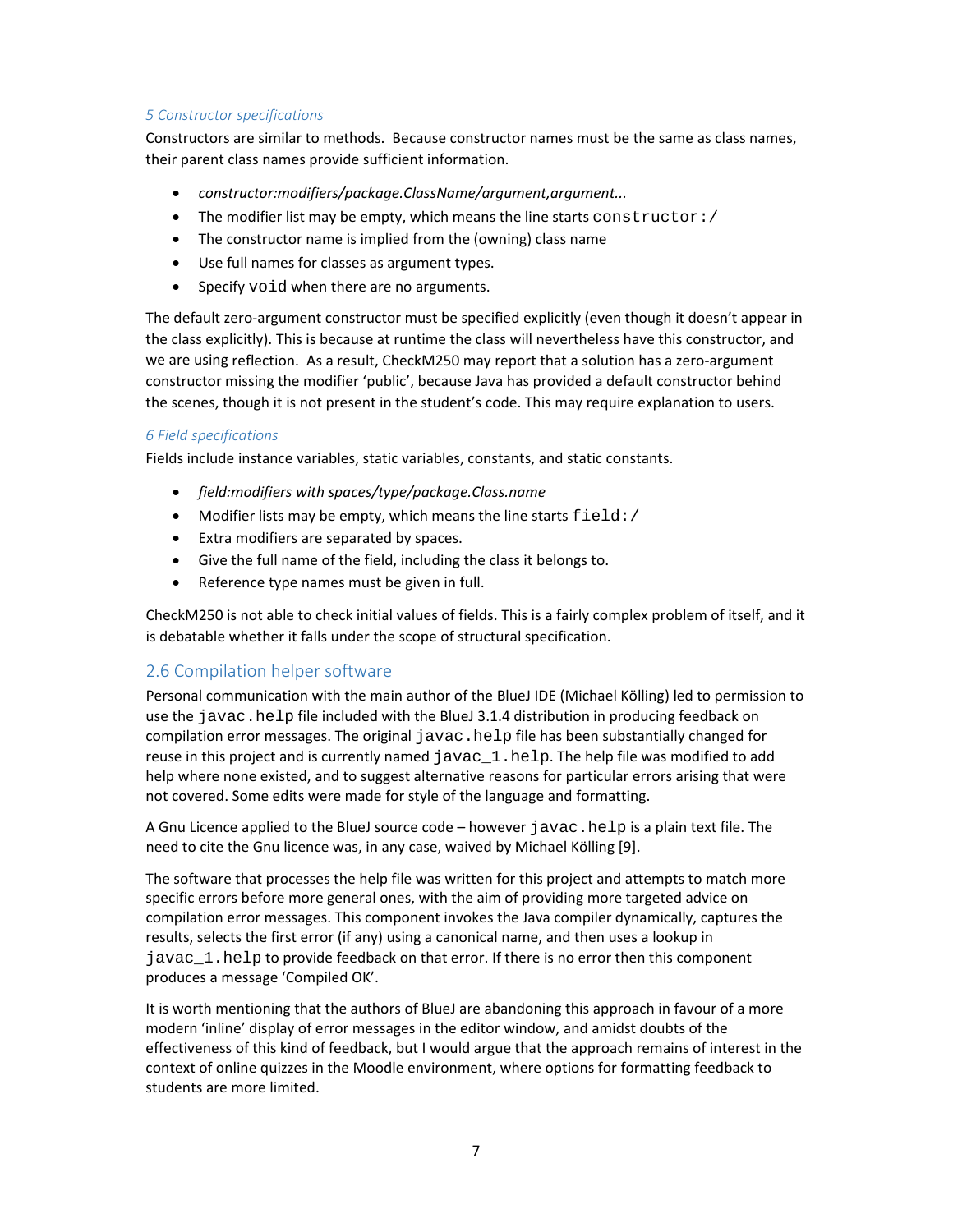# 2.7 Working with CodeRunner

As the CheckM250 software was originally developed for use by tutors in the BlueJ environment, a number of adaptations were required for it to work in the VLE via CodeRunner questions, for students.

This section outlines important features of CodeRunner for this work, changes required to adapt the core CheckM250 code to the CodeRunner question type and reasons for decisions made in this context.

#### 2.7.1 About CodeRunner

CodeRunner [10] is a question type for Moodle Quizzes, developed by Richard Lobb of the University of Canterbury, New Zealand.

#### *1 Question types*

There are several CodeRunner question types described in the CodeRunner documentation [11]:

*java\_program. Here the student writes a complete program which is compiled then executed* once for each test case to see if it generates the expected output for that test. The name of *the main class, which is needed for naming the source file, is extracted from the submission by a regular expression search for a public class with a public static void main method.*

*java\_class. Here the student writes an entire class (or possibly multiple classes in a single file). The test cases are then wrapped in the main method for a separate public test class which is added to the student's class and the whole is then executed. The class the student writes may be either private or public; the template replaces any occurrences of public class in the submission with just class. While students might construct programs that will not be correctly processed by this simplistic substitution, the outcome will simply be that they fail the tests. They will soon learn to write their classes in the expected manner (i.e. with public and class on the same line, separated by a single space)!*

*java\_method. This is intended for early Java teaching where students are still learning to write individual methods. The student code is a single method, plus possible support methods, that is wrapped in a class together with a static main method containing the supplied tests (which will generally call the student's method and print the results).*

For structural specification testing we have used both the **java\_program** and **java\_class** types of question. A significant difference is that **java\_program** type questions can include import statements. However, **java\_class** covers our needs at this stage.

#### *2 CodeRunner's approach to marking*

CodeRunner uses the output of any code executed in a test (in the case of Java, it makes use of output sent to the System.out stream) to determine whether a test has been passed or not. The question‐setter indicates what the expected output should be for each test. If the test output matches the expected output, the test is passed, otherwise it is failed. It is possible to set hidden tests and to hide subsequent tests on failure of a previous test.

To test structural specification, or other non‐functional tests we require, we can invoke a method to run the test code, and specify the expected output of the test when evaluating a correct solution.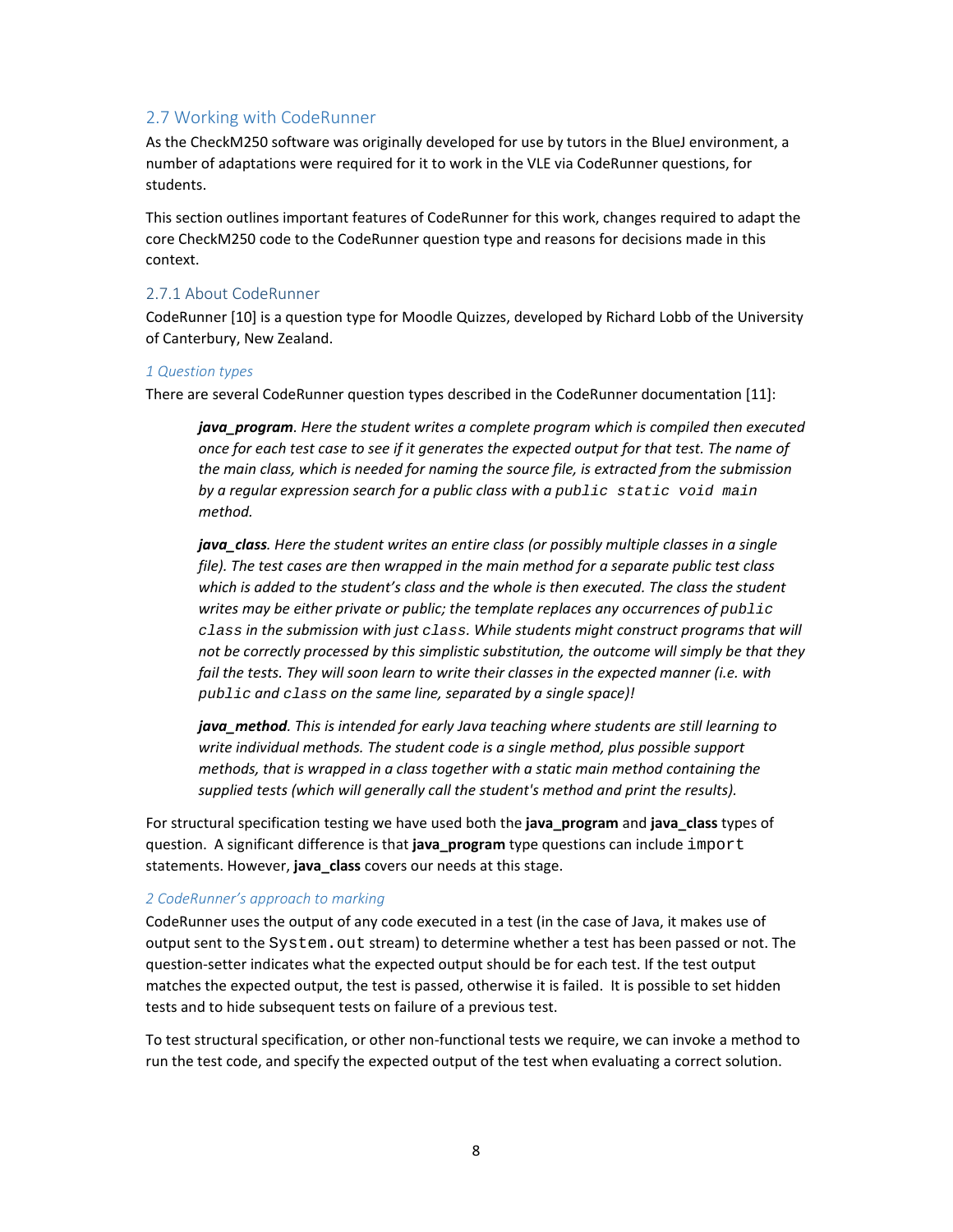To make use of this approach, the user‐interface and BlueJ plugin code for CheckM250 were replaced with two single‐method interfaces that would produce either an 'OK' response, or feedback suitable for displaying to students in the VLE.

The CheckM250 code required alterations to cater for the flat file structure in the CodeRunner environment, which affects where generated files can be expected to be found.

Support files were added to the CodeRunner question, and the Java classpath was altered to find these files as necessary. The specification file (checks.txt) does not require any modifications for the use in the CodeRunner environment.

Each test in CodeRunner is completely independent of any others, as the sandbox in which the code runs (Jobe [12]) is cleared after each test. It is therefore not possible to rely on the presence of a generated .class file from one test to another. This means that the testing code in this environment must ensure that . class files are recreated for each test.

# *3 Check and Precheck modes*

Since CodeRunner version 3.1, a question author can provide students with a **Precheck** button [13], which students are not penalised for using, so allowing for formative feedback. This also provides authors with the chance to run some pre‐tests on code before running standard test code, which is (typically) assessed. The **Check** button is used for assessed tests on students' code.

A CodeRunner question must be configured to enable **Precheck**, and individual tests must be specified for use in either **Precheck** mode, **Check** mode, or Both **Precheck** and **Check**.

The combination of **Precheck** and **Check** modes means that we can provide a 'safe' environment to students under **Precheck** and then go on to execute assessed tests under **Check**.

# *4 Template code*

A template class is used to provide scaffolding for the marking code, and has access to some system variables, including STUDENT\_ANSWER, which represents the code a student included in the answer box in this environment. In a typical CodeRunner question, the student's answer is incorporated as is, in the template, as a method or inner class<sup>1</sup>.

# *5 Reuse of CodeRunner questions*

It was reassuring to note that a CodeRunner question can be successfully duplicated, or exported and imported from one quiz to another, with all support files being correctly retained.

# 2.7.2 CodeRunner settings and template code

We can consider three cases for the student's code:

- 1. compiles and provides expected features;
- 2. compiles, but does not provide expected features;
- 3. does not compile (so does not provide expected features).

We do not know when assessing a solution which of these cases will occur.

If case 2 or 3 occurs then the default is that javac compilation errors would be displayed to the student. In case 2 this is because CodeRunner tests cannot be compiled, and in case 3 additionally

 <sup>1</sup> A class embedded in another class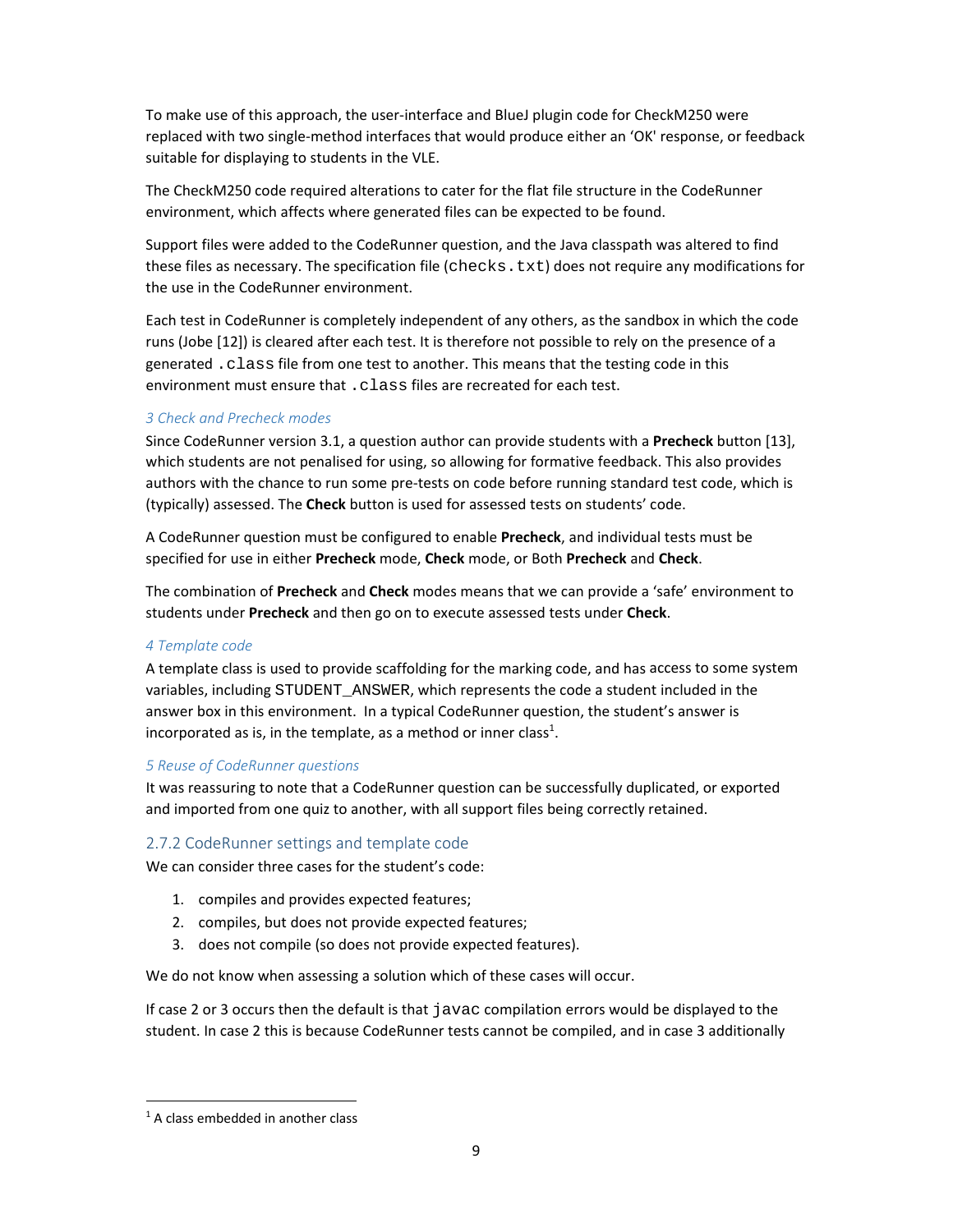the student supplied code does not compile. Either case is likely to result in multiple errors being displayed in the feedback the student receives.

We do not wish to subject students to compilation errors unnecessarily, which may be confusing; more so because these messages in part depend on the template (testing) code that students do not see and should not have to consider. It is, however, possible to find a middle ground, based on the **Check** and **Precheck** options in CodeRunner v3.1.0.

The solution adopted was to develop the Compilation Helper tool, and deploy it under **Precheck**. This tool captures the first error that the compiler finds and then provides some feedback on it, to suggest how the student's answer might be fixed. Although I cannot guarantee that this advice is helpful (interpretation of compiler error messages is not straight-forward, and there may be many different possible causes for each kind of error), it should be more friendly than a dump of the compiler's error messages.

Although it has not (yet) been implemented, code style feedback could also be implemented as a **Precheck** test – i.e. for formative rather than summative purposes.

## *1 Question‐level settings adopted*

Under CodeRunner question type, the **Precheck** mode is selected (Figure 1), so that we can use both **Precheck** and **Check** buttons.



Figure 1: **Precheck** option selected

The penalty regime (Figure 2) was set low to encourage students to keep trying. Students were also allowed to restart their attempt at the quiz level. The use of the '%' mark in the penalty is not required. However, there must be a comma after the second penalty in the regime in order for the ellipsis to operate correctly (Figure 2 is missing this second comma).



Figure 2: All‐or‐nothing grading and Penalty regime options

Following recommended practice for CodeRunner [11], our quiz settings required students to pass *all* tests (All‐or‐nothing should be ticked) run against their code to score *any* marks. The rationale is that buggy code is not acceptable and that students will attempt to achieve fully correct code if we do not reward them with part marks for partly correct code.

The Grading is set to 'exact match' (Figure 3), which is standard. Exact match means the output must exactly match what we expected, which is appropriate in this case. The student's output is therefore either correct or incorrect.

| Grading | 7 | Fxact match. |
|---------|---|--------------|
|         |   |              |

Figure 3: Grading set to Exact match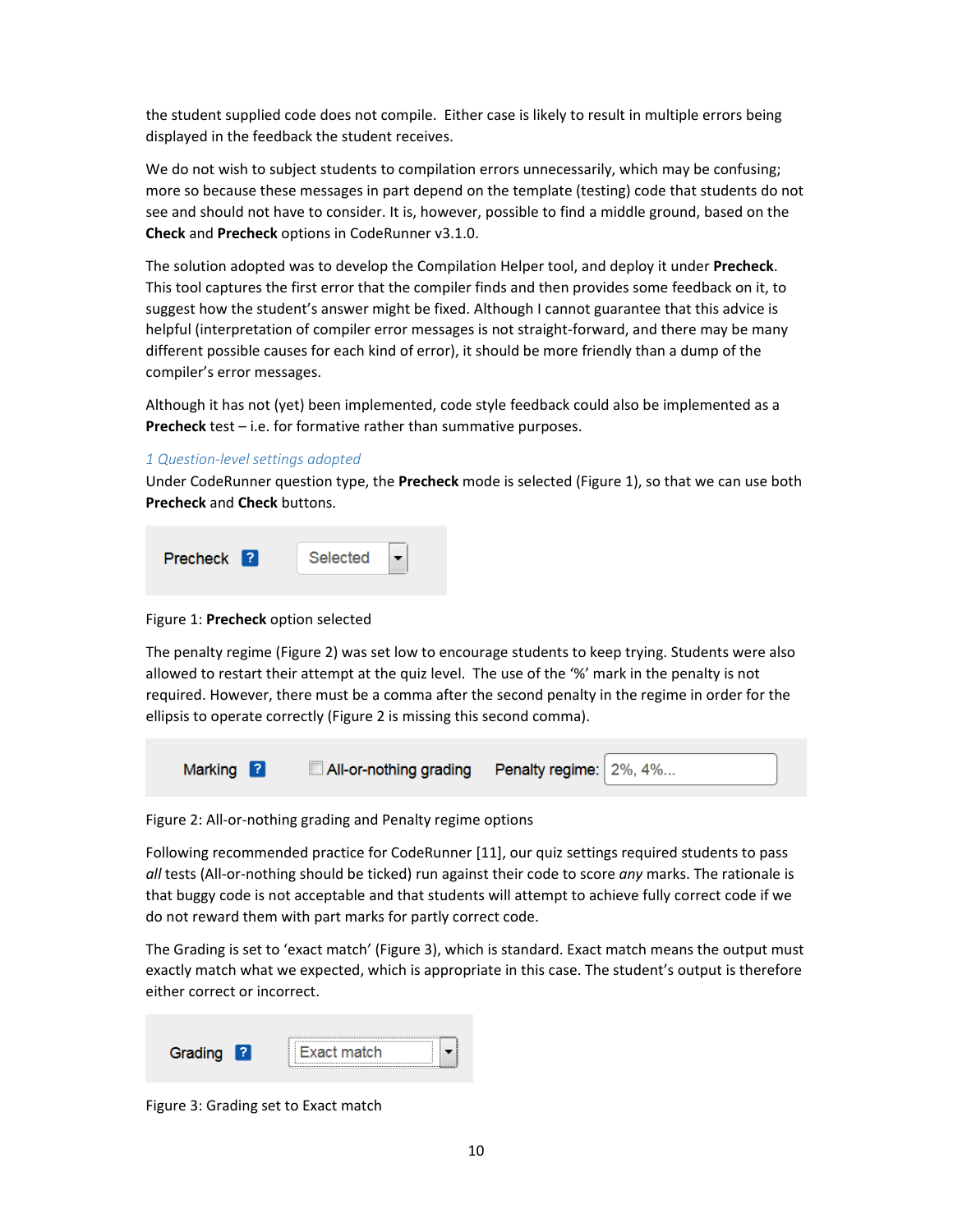The user Interface is the standard Ace editor (Figure 4).

| Input UIs <b>?</b> Student answer Ace | $\vert \bullet \vert$ | Template uses ace |
|---------------------------------------|-----------------------|-------------------|
|                                       |                       |                   |

Figure 4: Input User Interface options with Ace selected for template and answer

#### *2 Adding to the classpath in CodeRunner*

To access the CheckM250 software jar and the root directory, the path needs altering for the compiler and the interpreter. To do this, in the **Advanced customisation** section **Parameters** box (Figure 5) it is necessary to add parameters:

```
{"compileargs":["-cp .:CheckM250ForCodeRunner.jar"],
```
"interpreterargs":["-cp .:CheckM250ForCodeRunner.jar"]}

Note, this is a JSON array, with two keys, compileargs and interpreterargs.

 $\sim$  Advanced customisation

| Prototyping <b>2</b> | Is prototype? No<br>Question type                                                                                      |
|----------------------|------------------------------------------------------------------------------------------------------------------------|
| Sandbox <b>2</b>     | MemLimit (MB) 2000<br><b>DEFAULT</b><br>Parameters orCoderunner.jar"]}<br>TimeLimit (secs)<br>$\overline{\phantom{a}}$ |
| Languages <b>2</b>   | Sandbox language Java<br>Ace language                                                                                  |

Figure 5: Parameters configuration to use CodeRunner.jar

Note also the use of the Unix path separator, ":", since this code is running on a Unix system.

#### *3 Template Code modifications*

#### 1. Import statements

To access the CheckM250 code inside the CodeRunner jar, the checks package needs to be imported by the template class:

import checks.\*; //Includes CheckM250 class and SharedUtils

All the auxiliary utility code is in the CheckM250ForCoderunner.jar, so no other import statements should be needed to run that code as long as the jar is accessible. This covers both Compilation Help and Specification Check tests.

2. The **Precheck** facility was used to allow students to perform two pre‐tests: compiling their code and checking its structural specification. The template was modified to include the following Twig<sup>2</sup> code:

```
{% if not IS_PRECHECK %} 
        {\{ STUDENT_ANSWER | replace({\{ 'public class ': 'class '}) }}
\{\% \text{ endif } \$\}
```
 $<sup>2</sup>$  Twig is a templating engine, allowing for dynamic inclusion of code in this environment</sup>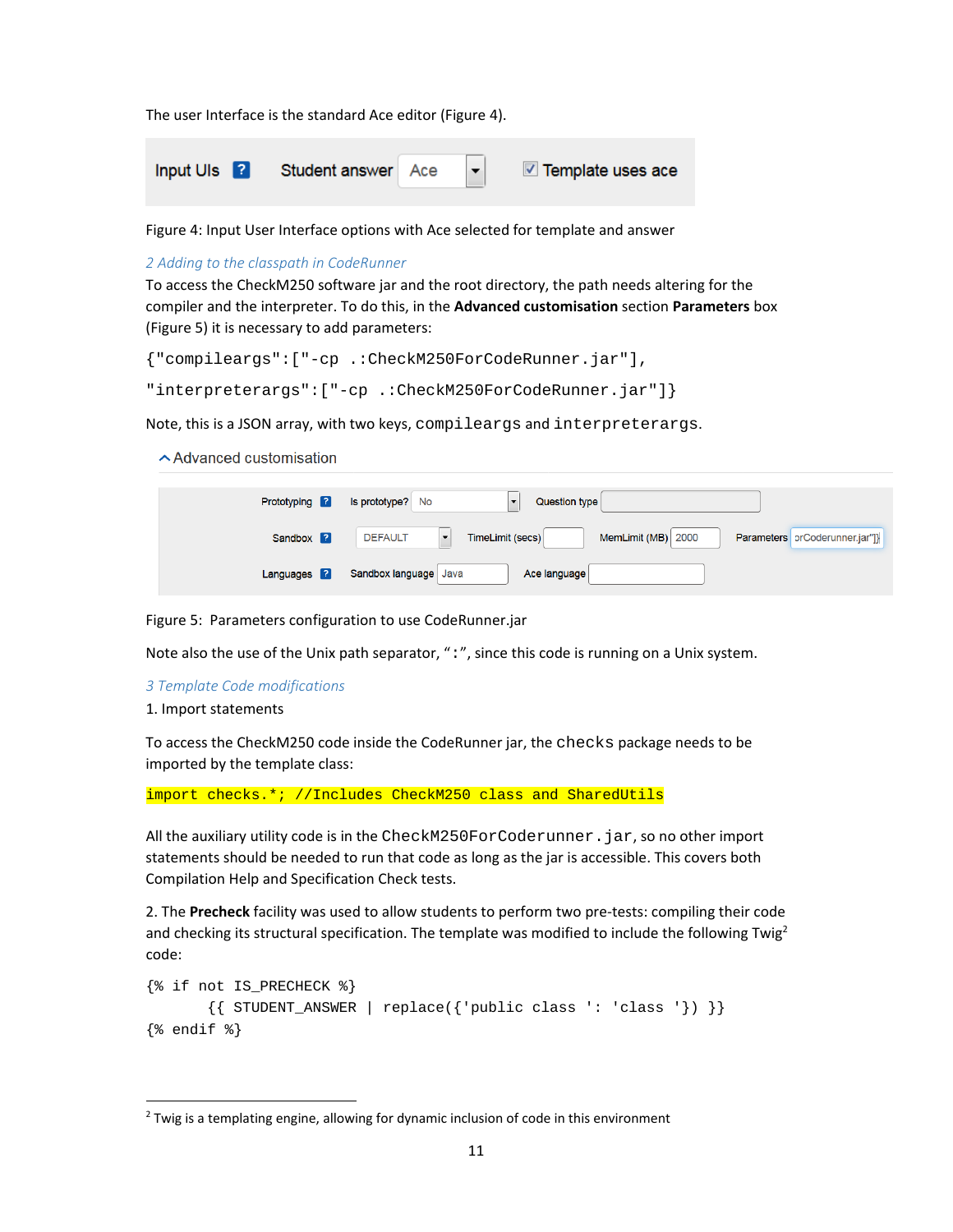The interpretation of this templating code is that if CodeRunner is not running in **Precheck** mode, the STUDENT\_ANSWER will be included in the context in which this templating fragment appears (which is within the testing code class body). Additionally, the words 'public class' in the student's answer are replaced by 'class'.

As already noted, including the student's answer in the template is unsafe, as the student's answer is included as is within the testing code, but we only used this approach when CodeRunner is *not* running in **Precheck** mode.

3. Subsequently I have copied the student's answer to a string

```
private static String studentAnswer = 
         "{{STUDENT_ANSWER | replace({'public class ': 'class '}) | e('java')}}";
```
Again, the words 'public class' were replaced by 'class'. More significantly, special characters in the STUDENT\_ANSWER were escaped according to Java escaping rules, so that the studentAnswer string is well‐formed.

This second construct is safe, in the sense that it can be compiled whether the student's code is valid or not.

4. Further the student's answer was saved to a fixed location:

```
public static void main(String[] args) { 
        _TEester main = new _TEester ( );
         SharedUtils.writeStudentAnswer("Answer.java", studentAnswer); 
         main.runTests(); 
     } 
     public void runTests() { 
         {{ TEST.testcode }}; 
     }
```
The method writeStudentAnswer, which is in the checks.SharedUtils class, takes the escaped student's answer (from the variable studentAnswer), and saves it physically to the provided filename, in this case Answer. java. The remainder of the code here is standard template code to invoke the question setter's test code.

The shortcut of saving to a fixed file name has been taken, although it may have been possible to infer the correct file name based on the student's answer. At compile time, because the word 'public' has been stripped from the class definition, the compiler accepts this situation. (Otherwise Java rules dictate that the compiler would generate an error because the student's answer was not saved in a file whose name matched its class name.)

Note, I have assumed the student's answer is a complete class (not a method).

5. When running in **Check** mode, the Twig code in part 2 above results in the student's code being literally included in the testing code so that we have direct access to its features for testing purposes. If it turns out that the code does not compile at this point all we can say is that we gave the student the opportunity to work this out in **Precheck**, so now they will have to deal with the messiness of compilation errors.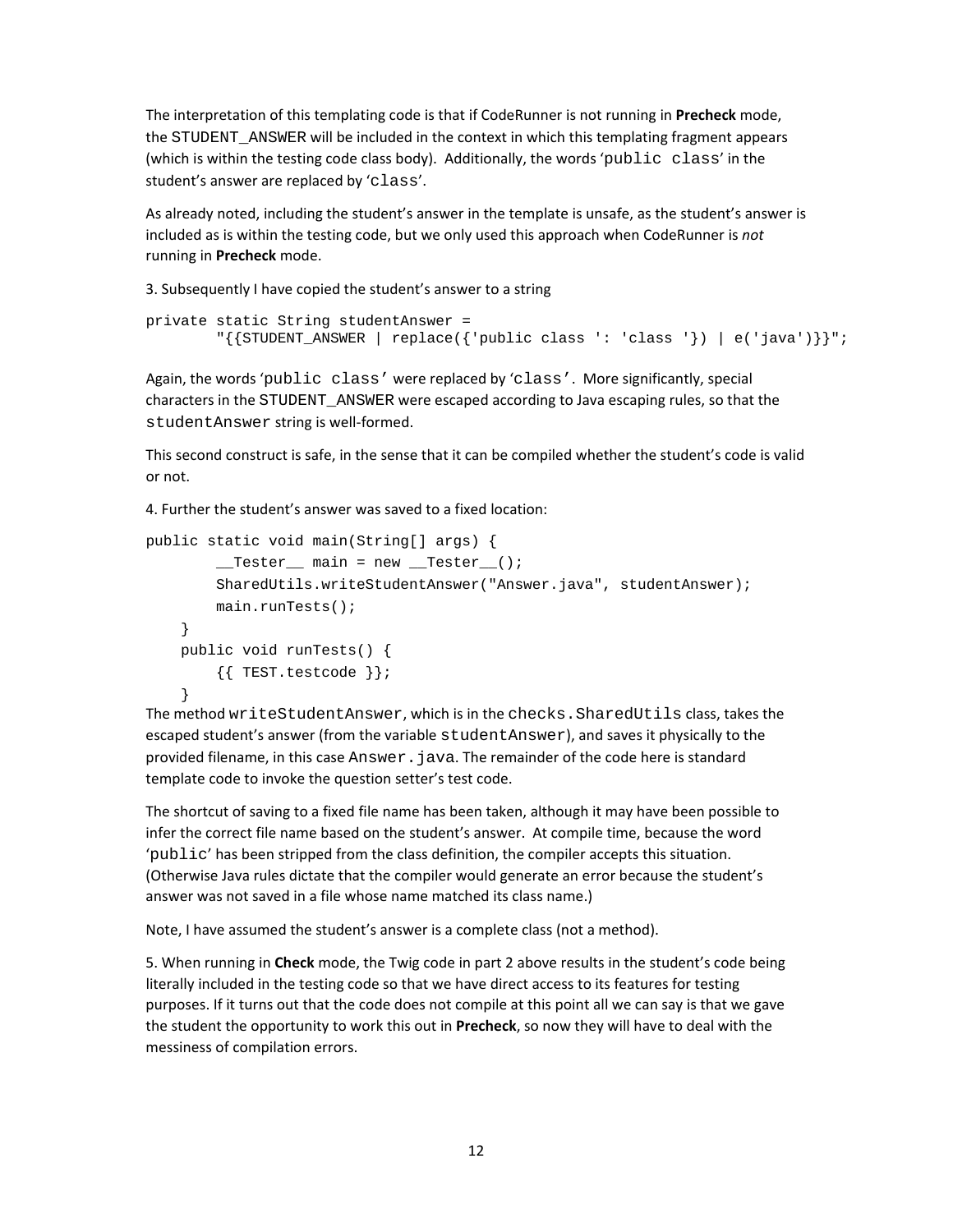The fact that in both **Precheck** and **Check** cases we also include the student's answer as a string in our testing code means that we can write the answer to disk, compile it, generate a . class file, dynamically load it, and then run our structural checking code on the result, assuming it compiles.

# *4 CodeRunner Support files*

Three support files (Figure 6) are required to make the marking tools work.

# **へ Support files**

| Run-time data ? | 齿<br>$\blacktriangleright$ $\blacksquare$ Files |            |              |
|-----------------|-------------------------------------------------|------------|--------------|
|                 | CheckM250ForC<br>×<br>$\sim$                    | checks.txt | javac_1.help |

## Figure 6: Support files required in CodeRunner

The support files required in the CodeRunner environment are:

- 1. CheckM250ForCodeRunner.jar, which contains all the support software, including compilation help and specification checking code, plus related code such as methods to read and write files in the CodeRunner environment, and in particular the method writeStudentAnswer().
- 2. checks.txt, the structural specification file for the question. This file should only be needed for the specification checking.
- 3. javac\_1.help, the modified version of BlueJ's compilation help feedback file. This file should only be needed for the Compilation Helper.

# 2.7.3 Rubrics

We explain to the students how to use the **Precheck** and **Check** buttons. Unfortunately, **Check** in CodeRunner does not have the same meaning as **Check** in other interactive question types. **Check** in CodeRunner may incur a penalty, whereas **Check** in other question types does not.

#### *1 Example rubric on the use of the Precheck and Check buttons*

You can **'Precheck'** your answer without penalty, which checks the specification of your code. When you do this, we will check that you have methods and variables required by the question. This is an experimental feature.

If your code passes the **'Precheck'**, you can **'Check'** your answer next.

Although you can **'Check'** and **'Precheck'** your answer repeatedly, you will only be able to '**Submit all and finish**' once. (To try again, you need to restart the quiz.)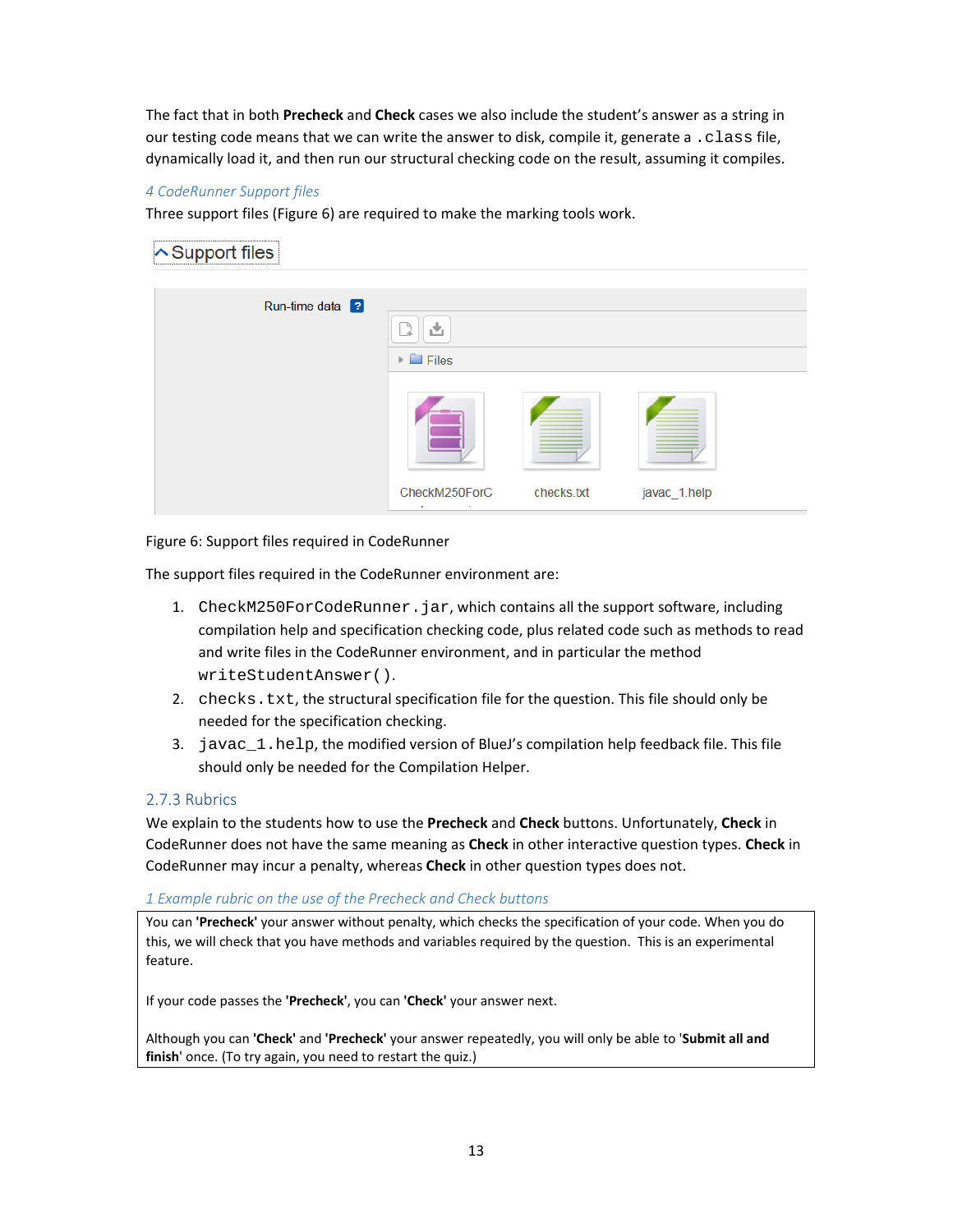#### *2 Example information on the Compilation Helper tool*

This test checks whether compilation succeeds or fails, i.e. whether your code is syntactically correct, not that it meets any other requirements.

If your code compiles correctly, you will see the output 'Compiled OK', and a green tick.

If your code does not compile correctly, you will receive feedback on the first error found in your code. Scroll down to see the feedback.

We hope that the feedback on any errors in your code is helpful, but please note that this is an experimental facility:

We refer to your code as Answer. java. Don't be put off by this - it's just a container for your code. You are allowed to include more than one class in the answer box, and you do not have to write a class called Answer.

It is often not easy to determine why a particular error occurred, so the help messages you will see are often of a general nature, rather than specific to your code. This is particularly so for certain kinds of errors that occur for a variety of unrelated reasons. Read through the different suggestions and one of them will relate to your code.

For some kinds of error there will not be any help, because they are less common and we haven't implemented any help on them yet. Please let us know if you find a compilation error and no help on it.

Any code you enter in the answer box below must be in a class. A class has this general form:

```
class SomeClassName
```
{

}

```
 //instance variables, methods and constructors here…
```
#### 2.7.4 Example Feedback

#### *Example feedback for a failed test*

Example feedback when not passing all tests is illustrated in Figure 7. This includes generic feedback:

*Your code must pass all tests to earn any marks. Try again.*

and feedback for each test, pointing out which tests have been failed.

Using the 'Show differences' button, differences between the student's output and the expected output can be highlighted.



Figure 7: Feedback at the question level, after pressing 'Show differences' button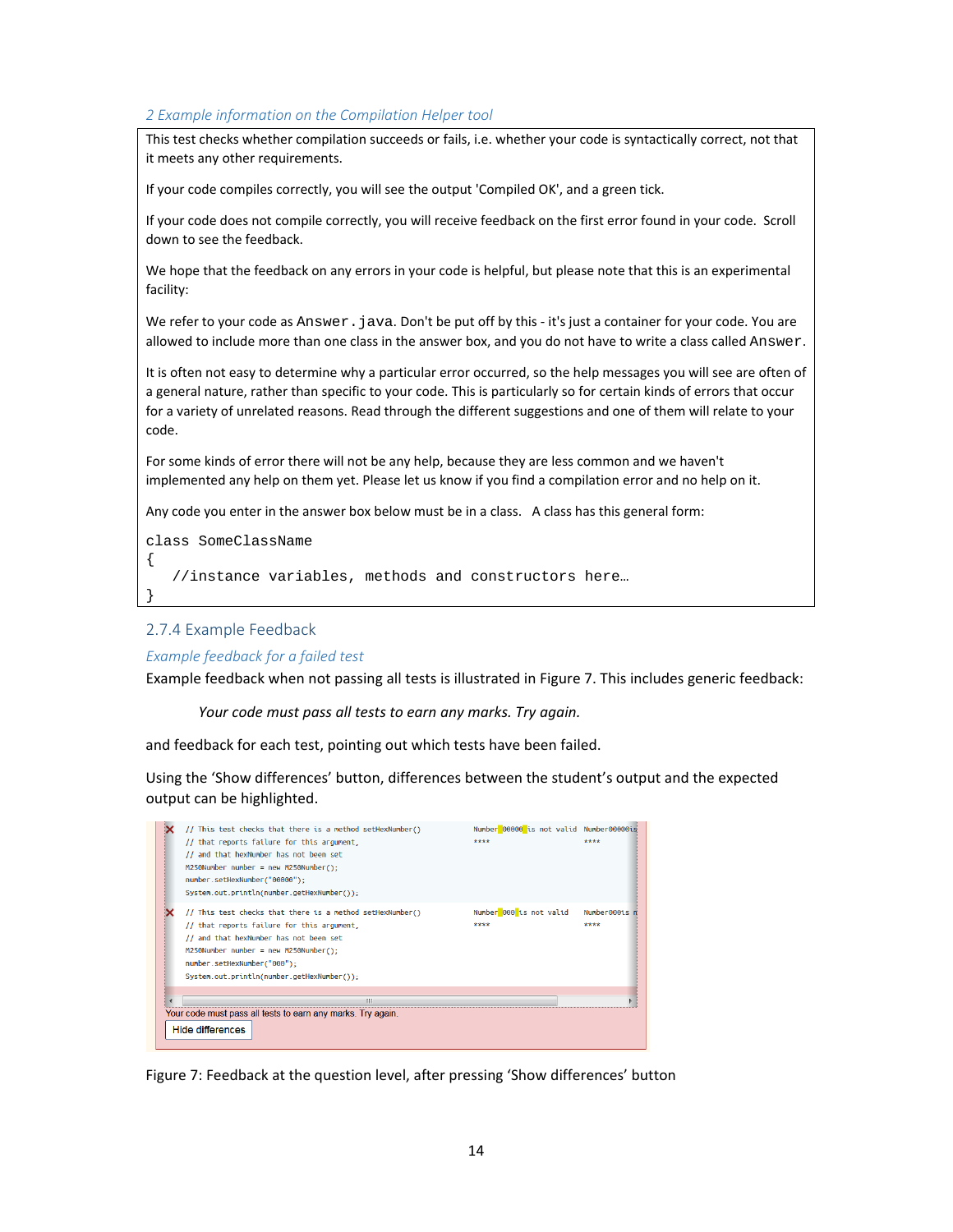The highlighting should help the student understand that there are some spaces missing in their own output, which is on the right.

#### *Example quiz level feedback for the 'Practice for TMA03' Quiz*

Feedback is also generated via quiz level settings:

*We're glad you took the time to do the Practice for TMA03 quiz ‐ we hope it's helped you to get ready to submit your actual TMA03 and it should also help you prepare for question 3 in the exam.*

However, this level of feedback is only received by a student if the state of their quiz moves to 'Finished' by their pressing the Submit and Finish button.

#### 2.7.5 CodeRunner tests for specification testing

Currently there are two tests supported by the code developed in this project:

- SharedUtils.compile("Answer.java ") runs a compilation check, and generates help on compilation errors in the student's answer. This supports Layer 1 checking.
- CheckM250.specificationCheck() runs the structural specification check, with feedback on structural specification errors. This supports Layer 2 checking.

The expected output for these tests is Compiled OK and Specification OK. If the expected output is not seen, the feedback from the tool is shown to the student.

1 mark was awarded for each test (whether specification or functional) in our examples. These marks are then aggregated to determine the question level mark, modified by the penalty regime and how often the student used the **Check** button. The question level mark then contributes to the quiz level mark.

#### *1 Example CodeRunner test case for the Compilation Helper*

Figure 8 shows a typical configuration for the Compilation Helper tool.

 $\sim$  Test cases

| Test case 1 2               | SharedUtils.compile("Answer.java");                                                                                                  |
|-----------------------------|--------------------------------------------------------------------------------------------------------------------------------------|
| Standard Input 2            |                                                                                                                                      |
| Expected output 2           | Compiled OK                                                                                                                          |
| Extra template data         |                                                                                                                                      |
| Test properties:            | $\blacksquare$ Hide rest if fail<br>Use as example<br>Mark 1.000<br>Ordering 0<br><b>Display</b><br>Show<br>$\overline{\phantom{a}}$ |
| Precheck test type <b>2</b> | $\blacktriangledown$<br><b>Both</b>                                                                                                  |

Figure 8: Typical configuration to use the Compilation Helper component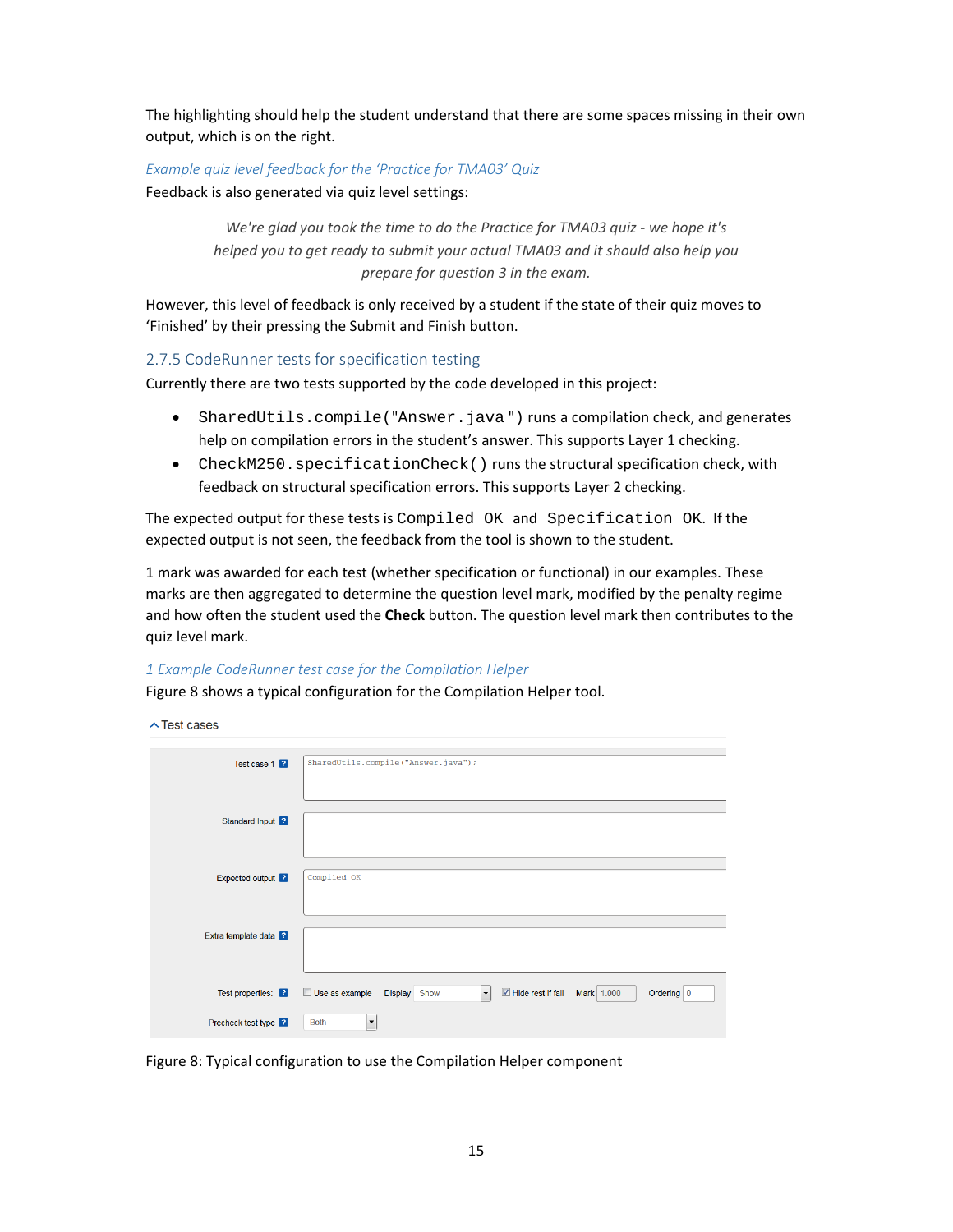Note that **Precheck** test type is set 'Both', to run this test for both **Precheck** and **Check** buttons. It is also suggested to tick 'Hide rest if fail', to prevent further tests from running if the student's code does not compile.

## *2 Example CodeRunner test case for Structural Specification check*

Figure 9 illustrates a typical test case to run a structural specification check in CodeRunner.

| Test case 2 2               | CheckM250.specificationCheck(); |
|-----------------------------|---------------------------------|
| Standard Input <b>2</b>     |                                 |
| Expected output 2           | Specification OK                |
| Extra template data 2       |                                 |
| Test properties: 2          | Use as example  Display<br>Show |
| <b>Precheck test type</b> 2 | <b>Both</b><br>▼                |

Figure 9: Typical configuration to use the structural specification checking component

As for the Compilation Helper, the **Precheck** test type is set to 'Both' **Precheck** and **Check**, so that structural checks are not abandoned during functionality tests. This change is advisable since subsequent functionality tests may succeed even though the structural checks do not (and we still require structural correctness). The option 'Hide rest if fail' should also be ticked to prevent further tests from running in the event of compilation or structural checks failure.

In **Precheck** mode tests marked as '**Check'** are never compiled. In **Check** mode, as configured, both **Precheck** and **Check** tests are compiled and **Check** tests will cause a compilation error if the **Precheck** has not been passed. This is why we have advised students to first pass the **Precheck** before attempting the **Check**.

Future work will explore added provision of code style help in this environment.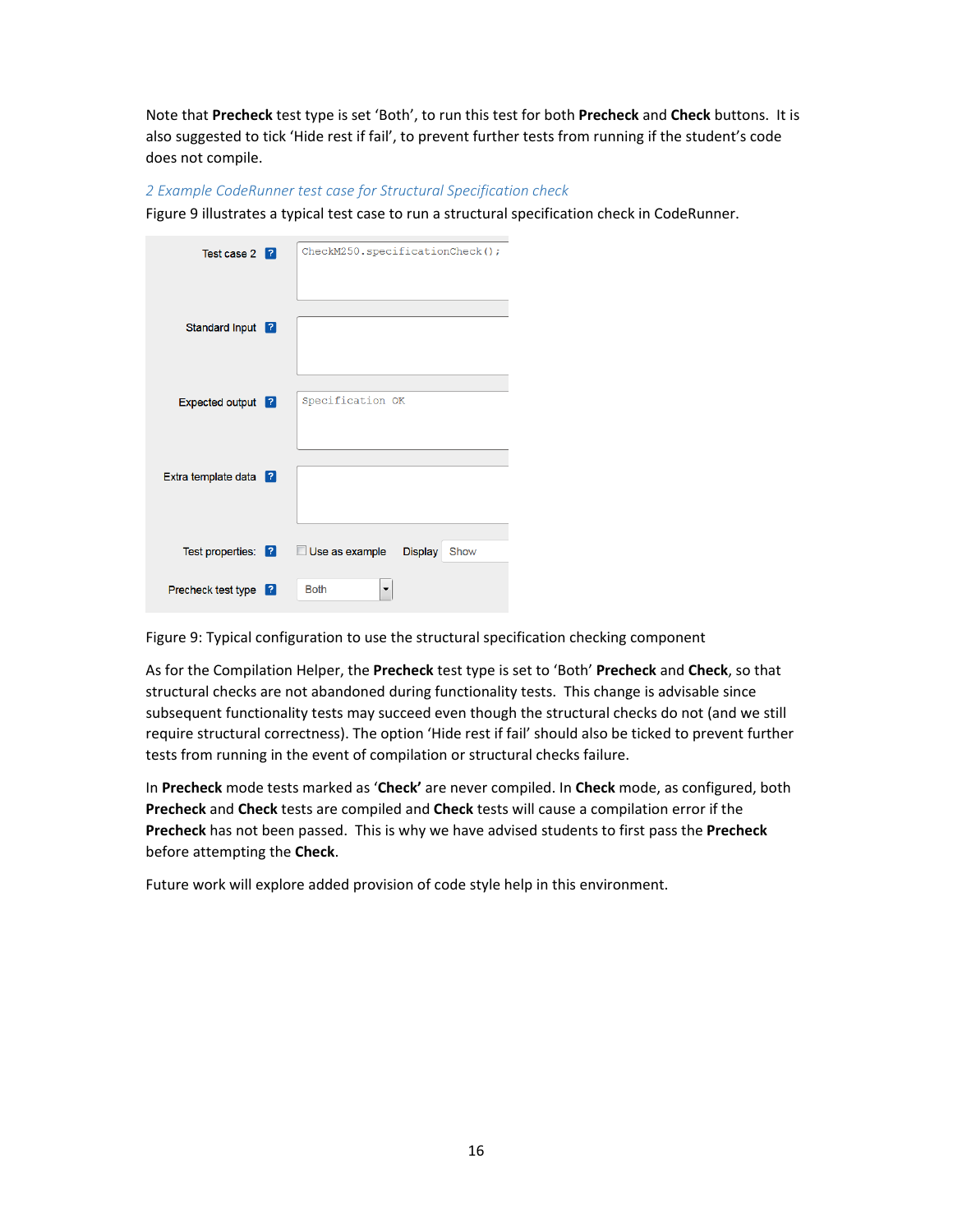#### *3 Example output for a correct solution*

Figure 10 illustrates the feedback when pressing the **Precheck** button and both Compilation and Structural specification are correct:

| Precheck | <b>Check</b>                                    |                 |                                                        |  |
|----------|-------------------------------------------------|-----------------|--------------------------------------------------------|--|
|          | <b>Precheck only</b>                            |                 |                                                        |  |
|          | Test                                            | <b>Expected</b> | Got                                                    |  |
|          | SharedUtils.compile("Answer.java"); Compiled OK |                 | Compiled OK                                            |  |
|          | CheckM250.specificationCheck();                 |                 | Specification OK Specification OK $\blacktriangledown$ |  |
|          |                                                 |                 |                                                        |  |

Figure 10: Example output for correct compilation and structural specification

It has been reported that the green ticks can be quite motivating to students and we noted that some students made dozens of attempts before succeeding.

#### *4 Standard functionality test cases*

Other tests we wish to run for a question (i.e., standard functionality tests) use the normal CodeRunner approach, predicting the expected output for executing some code. These tests are run under **Check** mode, configured as shown in Figure 11, under the **Precheck** test type.

| Precheck test type ? | Check only |  |
|----------------------|------------|--|
|                      |            |  |

Figure 11: **Precheck** configuration for functionality tests

It is also worth noting that this setting is only honoured when **Precheck** is selected for the question type (see Section 2.7.2).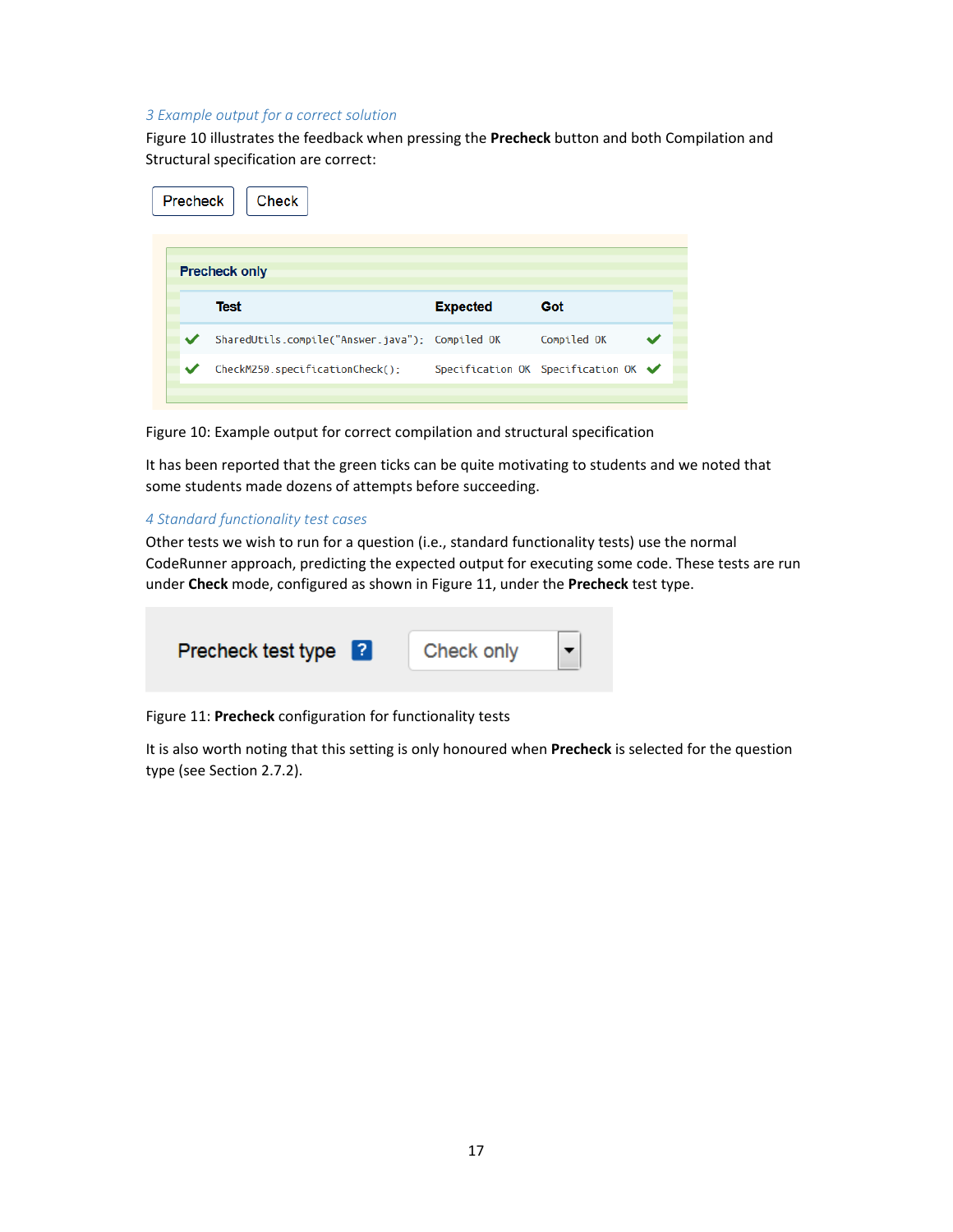# 2.8 Student use in the VLE

This section provides some more evidence for the usefulness of the marking tools in this project in the context of CodeRunner questions and student use in the VLE.

Three formative CodeRunner quizzes were deployed in 2017J and two of the marking tools developed during this project were deployed on two of these quizzes:

- 'Practice for TMA02' included the Compilation Helper tool
- 'Practice for TMA03' included both the Compilation Helper and the Structural Specification Checking tools.

'Practice for TMA01' did not use either of these tools.

We intended that these quizzes would help students prepare for their TMAs, by providing similar questions to parts of their actual assignments. In addition the quizzes provided a platform for testing the software developed through this project.

## 2.8.1 How many engaged?

Table 1 presents some statistics on the numbers of students who engaged with the formative quizzes in 2017J.

|                       | <b>Practice for TMA01</b> | <b>Practice for TMA02</b> | <b>Practice for TMA03</b> |
|-----------------------|---------------------------|---------------------------|---------------------------|
| Week opened           | 4                         | 11                        | 15                        |
| Reg at week (N)       | 1409                      | 1347                      | 1284                      |
| <b>All Attempts</b>   | 917                       | 514                       | 479                       |
| <b>Unique PIs</b>     | 917 <sup>3</sup>          | 492                       | 416                       |
| <b>Repeat factor</b>  | $\mathbf{1}$              | 1.06                      | 1.15                      |
| (Attempts /           |                           |                           |                           |
| <b>Unique PIs)</b>    |                           |                           |                           |
| % of Reg25            | 66.2                      | 35.5                      | 30.0                      |
| $(N = 1385)$          |                           |                           |                           |
| % Attempts /          | 65.1                      | 38.1                      | 37.1                      |
| <b>Reg at week</b>    |                           |                           |                           |
| % of total engaged    | 90.6                      | 48.6                      | 41.1                      |
| $(N = 1012)$          |                           |                           |                           |
| <b>Finished state</b> | 224                       | 155                       | 124                       |
| % Finished /          | 24.4                      | 30.2                      | 25.9                      |
| <b>Attempts</b>       |                           |                           |                           |
| <b>Forum postings</b> | 403                       | 162                       | 241                       |
| <b>Checks</b>         | 4114                      | 1582                      | 954                       |
| Mean Checks /         | 4.5                       | 3.1                       | 2.3                       |
| attempt               |                           |                           |                           |
| <b>Max checks</b>     | 94                        | 80                        | 57                        |
| <b>Median Checks</b>  | $\mathbf{1}$              | $\mathbf{1}$              | $\mathbf{1}$              |
| <b>Checks Mode</b>    | $\mathbf{1}$              | $\mathbf{1}$              | $\mathbf{1}$              |
| <b>Checks count</b>   | 5.2                       | 6.3                       | 7.6                       |
| <b>Skewness</b>       |                           |                           |                           |

Table 1: Some statistics for M250 formative quizzes in 2017J

<sup>&</sup>lt;sup>3</sup> 'Practice for TMA01' only allowed 1 attempt per user.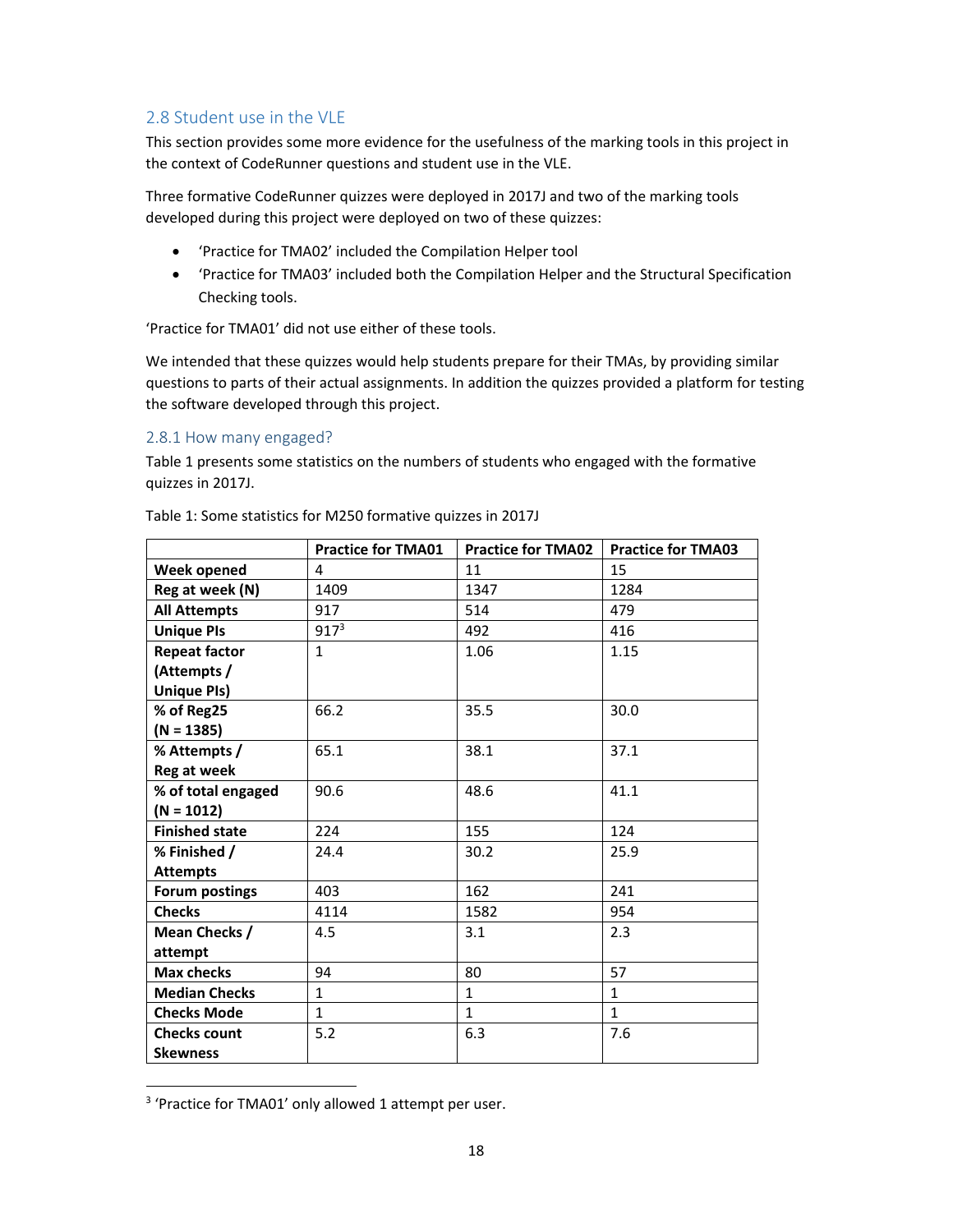There were 1012 unique IDs in these data sets, representing 73% of the Reg25 cohort taking part – about three quarters of students. About two thirds of Reg25 engaged with the first quiz, and about a third with the second and third quizzes. We do not attribute this drop off in engagement to the use of the CheckM250 software tools on the second and third quizzes; rather we suggest it is the engagement of students with formative quizzes in the later stage of the module that has dropped.

| Number of<br>formative<br><b>Quizzes done</b> | N   | % of total engaged<br>$(N = 1012)$ | % of Reg25<br>$(N = 1385)$ |
|-----------------------------------------------|-----|------------------------------------|----------------------------|
|                                               | 439 | 43.3                               | 31.7                       |
|                                               | 330 | 32.6                               | 23.8                       |
| Р                                             | 242 | 23.9                               | 175                        |

Table 2: Number of formative quizzes attempted by students

Table 2 shows how many quizzes were attempted by students (e.g. 439 students did just one quiz). Regarding the quizzes on which the new marking tools were deployed:

- 264 students did both TMA02 and TMA03
- 228 did TMA02 but not TMA03
- $\bullet$  152 did TMA03 but not TMA02

A few students continued to use the quizzes after the module had officially finished, as they still had access to the website for some months. These students may have been preparing to retake the module, or simply continuing to practice.

#### 2.8.2 Student postings

After the initial setup, the CheckM250 and Compilation Helper facilities embedded in the 'Practice for TMA02' and 'Practice for TMA03' quizzes were used alongside normal functionality tests.

There were many examples of students posting their code and asking for help in fixing it, as we intended, as well as general queries on how to interpret results returned by the CodeRunner environment.

Students were also able to compare approaches to solving problems, without fear of discussing an assessed question. Because they were able to share answers, they were also able to copy and paste each other's code into their own environment and test it immediately, to help each other fix it. There was evidence of less able students learning from more able ones.

Next I have provided some examples of student postings supporting the use of this formative approach to teaching, and illustrating the use of the structural checking and compilation helper tools.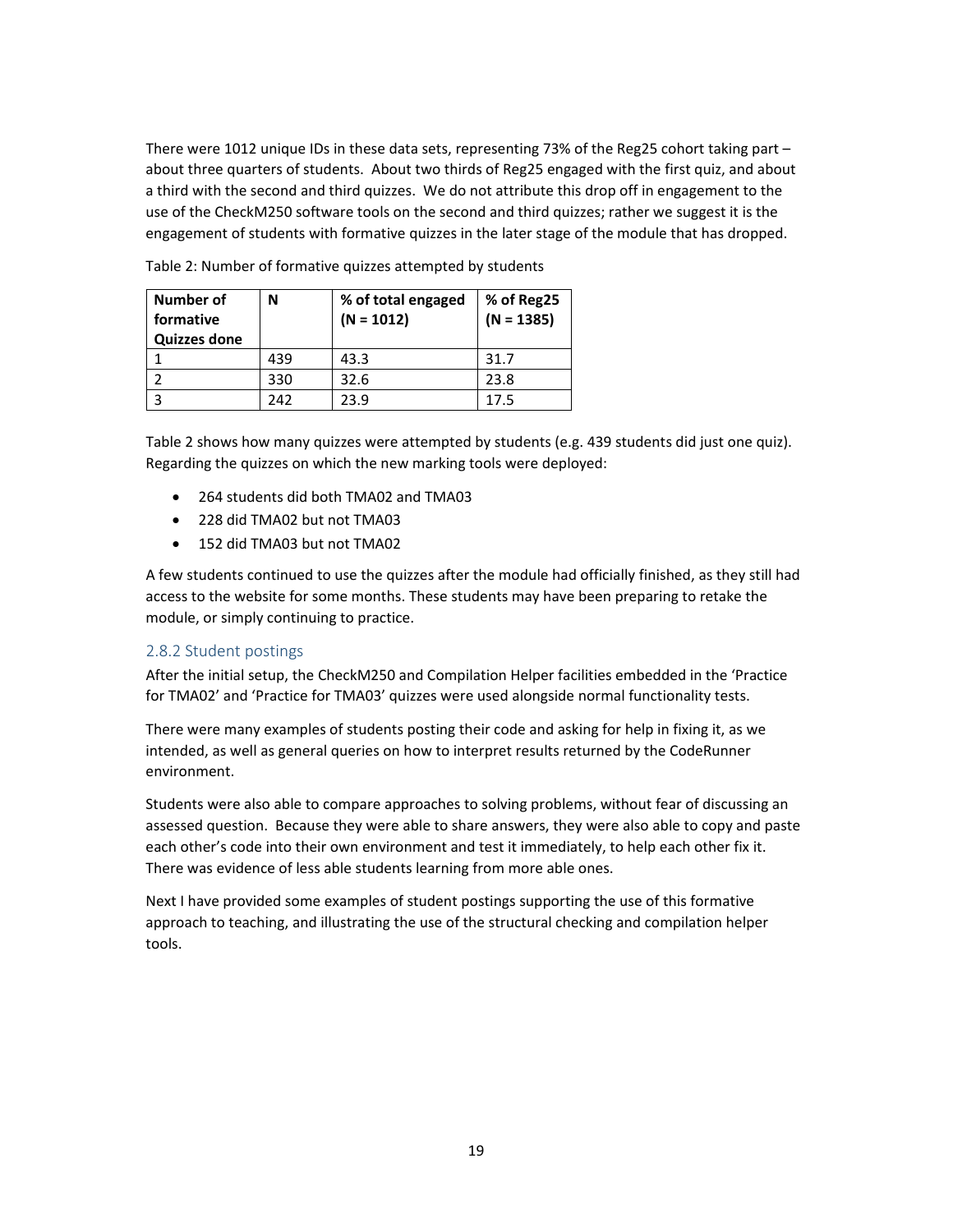#### *1 Welcoming the chance to practice and the use of Precheck*

The comment below mentions the **Precheck** facility (with compilation and specification help) made available in Practice for TMA02 and TMA03, which was not available on summative iCMAs, and also shows appreciation for the opportunity to practice using a formative quiz.

*deffo worth the practice I think, even if it is just for the exam. The best way to* learn is to practice! I also like the sound of the precheck - it would be useful if the *iCMAs could have a precheck also!* 

https://learn2.open.ac.uk/mod/forumng/discuss.php?d=2568602#p18489331

*2 On help received, and practising as opposed to reading* 

*Thank you so much for your help … I do enjoy trying to write code but I often find it difficult to make the leap from the books to a real practical question like these practice questions.*

*I find I get so much more out of these exercises compared to anything else.*

https://learn2.open.ac.uk/mod/forumng/discuss.php?d=2582065#p18728352

*3 Soliciting help* 

An example of a student soliciting help on how to write their answer in the form of a class:

can anyone help please ? I do not know (the code for) how to "write" the class *M250Number ?* 

https://learn2.open.ac.uk/mod/forumng/discuss.php?d=2431765#p17608638

*4 Specification error through misspelling a method name* 

In this example from Practice for TMA02, the student reports that their code works in Bluej, because they have consistently misspelled a method name, but the code does not meet the question specification and causes a compilation error in CodeRunner:

https://learn2.open.ac.uk/mod/forumng/discuss.php?d=2480565#p17910340

*Can some one please help me. I'm getting error:*

*\_\_Tester\_\_.java:294: error: cannot find symbol e.reduceToIdling();*

*^*

 *symbol: method reduceToIdling() location: variable e of type Engine 1 error*

*here is my code in relation to "reduceTolding()" Engine class: public void reduceToldling()…* 

The student has misspelled the method name  $reducedToIdling$ , substituting an  $1$  for an  $I$ .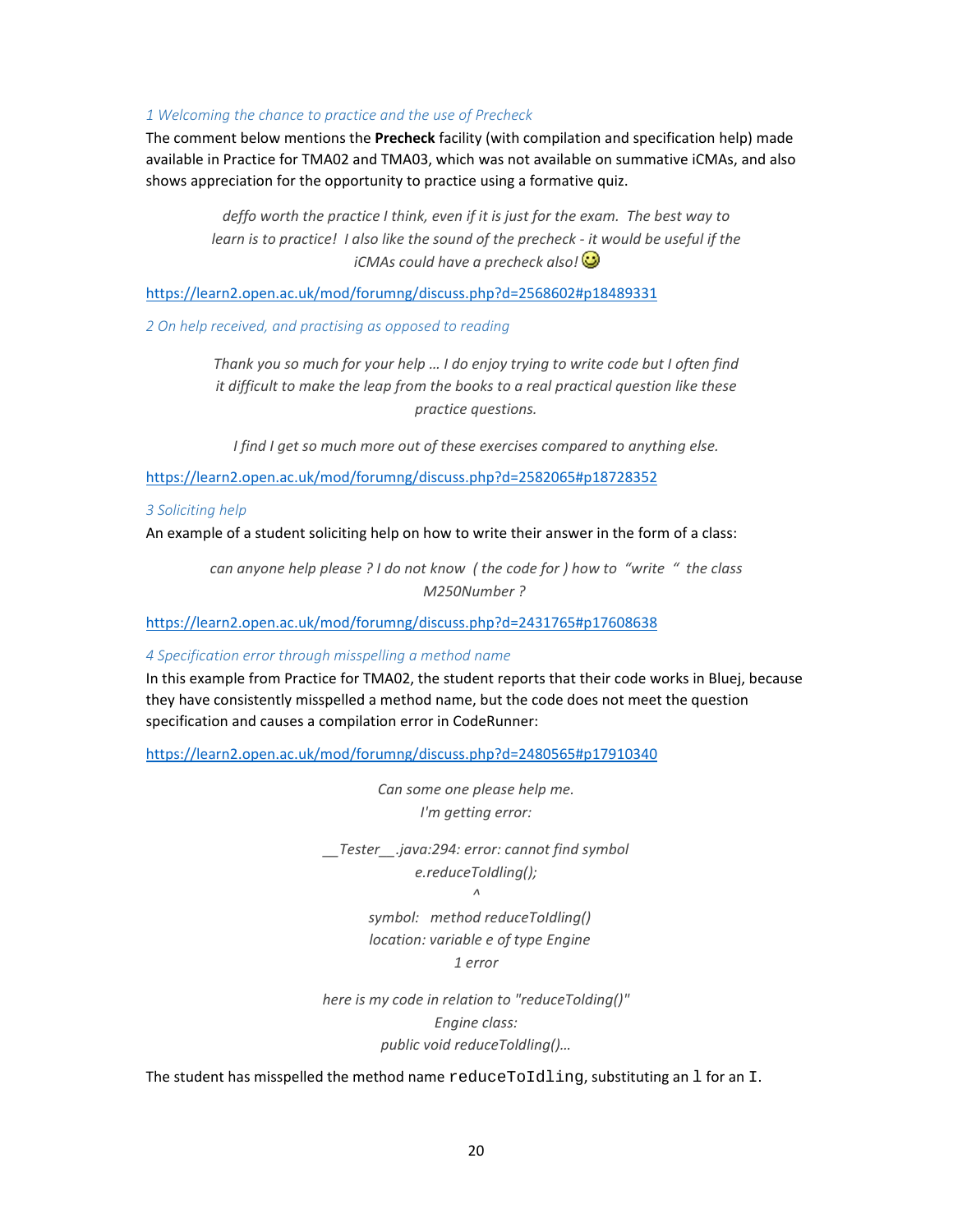The test code does not compile, so the unit test cannot be run. However, running a structural check on this code would flag that the expected method (reduceToIdling) was not found, and another method with an unexpected name (reduceToldling) was found.

# *5 CheckM250 finds error missed by unit testing*

A student was alerted to a problem with the specification of their equals method – it should have taken an Object as a parameter. This was flagged by CheckM250 in Practice for TMA03 (Figure 12).

|                                                                    |                  | I have completed the task when i run to check so all is ok with passing it but when i click to pre-check i get this:                                                            |
|--------------------------------------------------------------------|------------------|---------------------------------------------------------------------------------------------------------------------------------------------------------------------------------|
| CheckM250.specificationCheck();                                    | Specification OK | In class Animal, the required method with signature equals(java.lang.0)<br>Check that you have methods with the required names and signatures.<br>Specification errors found: 1 |
| My equals i created this:<br>public boolean equals(Animal obj)     |                  | return (obj.getWeek() == this.getWeek()) && obj.getKind().equals(this.getKind()) && obj.getName().equals(this.getName());                                                       |
| I am unable to add @Override unless i change the method header to: |                  |                                                                                                                                                                                 |
| public boolean equals(Object obj)                                  |                  |                                                                                                                                                                                 |
| But if i do that i am unable to to do this -> obj.getWeek()        |                  | // as obj does not have that method (this i know).                                                                                                                              |
| So how are we to override the method so it passes the check?       |                  |                                                                                                                                                                                 |

#### Figure 12: CheckM250 finds an error not picked up by unit testing

#### Notice the feedback from CheckM250:

*In class Animal, the required method with signature equals(java.lang.Object) is missing. Check that you have methods with the required names and signatures. Specification errors found: 1.*

The student's query indicates that they have understood that they needed to override the equals method and they have made the first step to correct this, then run into a dereferencing problem while attempting to access the method getWeek.

Another student responded to the question:

*"to override methods, they need to have the same signature, that is, the same method name and argument types, and number of arguments. Otherwise you are overloading them instead.*

*So have a look at equals in Object, you need to use the same signature to override.*

*Then have a look in Unit 11. "Writing an overriding equals method" ‐ that hopefully should help "*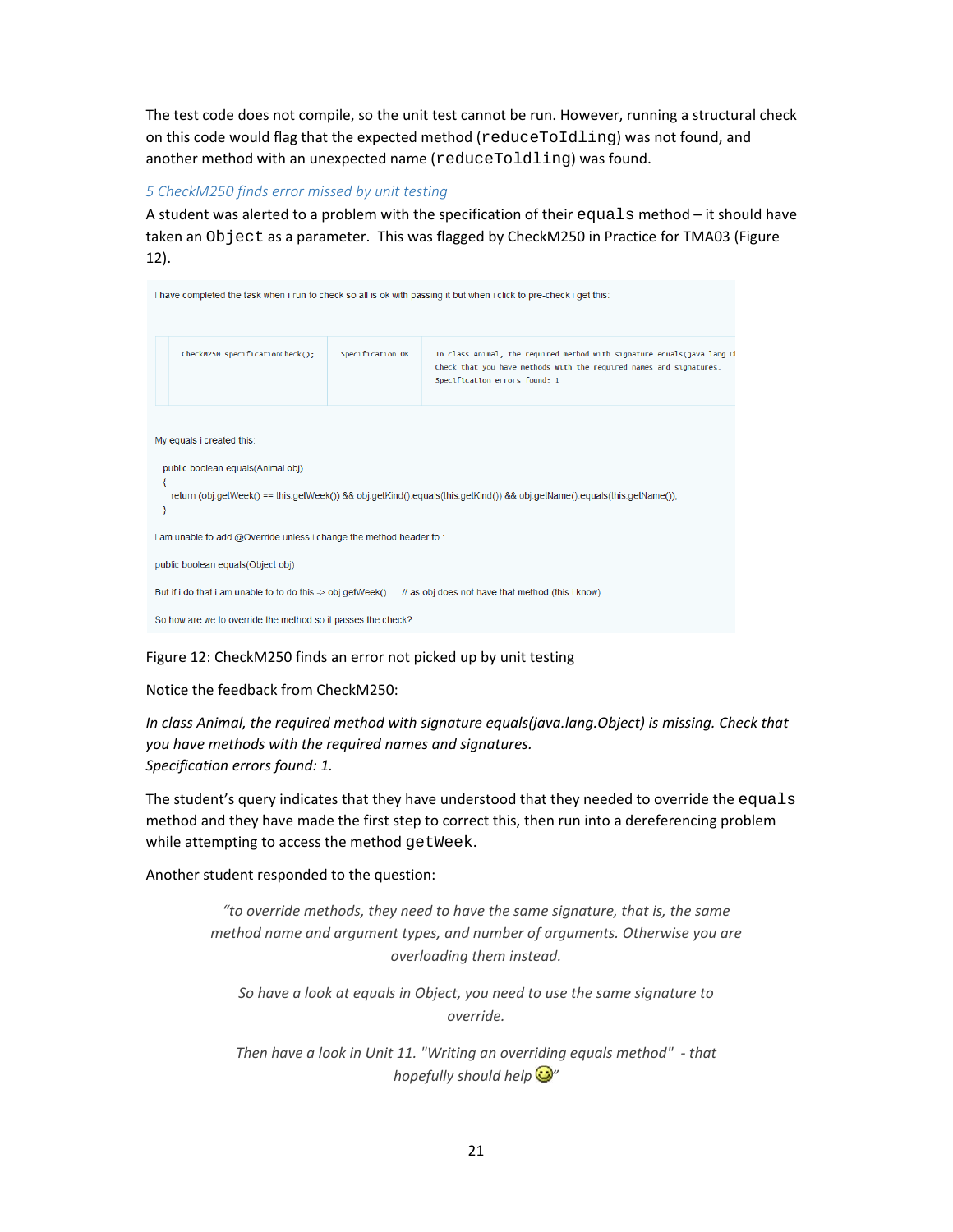#### The student responded

*"yep looking at unit 11 i see i was overloading instead of overriding Thank you.*

A review of the student's submissions shows that on their  $10<sup>th</sup>$  attempt at the problem they changed equals(Animal) to equals(Object) as required.

The student's progress suggests an understanding of the separation between the specification of their code and its functionality. The student first fixed the header of the method equals and then continued to ask in the forums about how to get the body of the method correct (how to cast the object received to an Animal so they could access its methods).

In this case our own tests run under the **Check** part of the question did not check for students overloading rather than overriding  $equals()$ , and all the functionality tests for this student were passed. However, even though the main **Check** in CodeRunner was passed, the student continued working on the problem until they understood why they had failed the **Precheck** and then fixed it so it passed both **Precheck** and **Check**.

This example also illustrates that code may pass functionality tests, but fail specification tests.

https://learn2.open.ac.uk/mod/forumng/discuss.php?d=2582065#p18578573

#### *6 CheckM250 finds wrong return type for method*

Figure 13 shows an example from a student with an incorrect return type for their getAnimals method, which was flagged by CheckM250 as an error.

```
I'm missing something very obvious, but the Pre Check is not liking:
public Set<Animal> getAnimals()
 \left\{ \right.return animals:
 -3
```
Figure 13: Method with an incorrect return type flagged by CheckM250

*It compiles fine in BlueJ, but not in CodeRunner. Any thoughts? Tips?*

The student is actually confusing compiling correctly with specified correctly. The output the student saw from the quiz is shown in Figure 14 and reports that the code 'Compiled OK' (here the student has a green tick), but the second output indicates that the answer did not meet the structural specification. This is a separation of concerns in correctness that students often do not grasp.

| Test                                | <b>Expected</b>  | Got                                                                                                                                                                                                                                                                                                                                                        |   |
|-------------------------------------|------------------|------------------------------------------------------------------------------------------------------------------------------------------------------------------------------------------------------------------------------------------------------------------------------------------------------------------------------------------------------------|---|
| SharedUtils.compile("Answer.java"); | Compiled OK      | Compiled OK                                                                                                                                                                                                                                                                                                                                                | ✓ |
| CheckM250.specificationCheck():     | Specification OK | In class Shelter, the method getAnimals() should have return type java.util.List<br>:-( The required methods are present, but their headers aren't quite right<br>:- (All the required fields are present, but their declarations aren't quite right,<br>Check that the modifiers and types of your variables are correct<br>Specification errors found: 2 | × |

Figure 14: CheckM250 feedback on errors in method and field declarations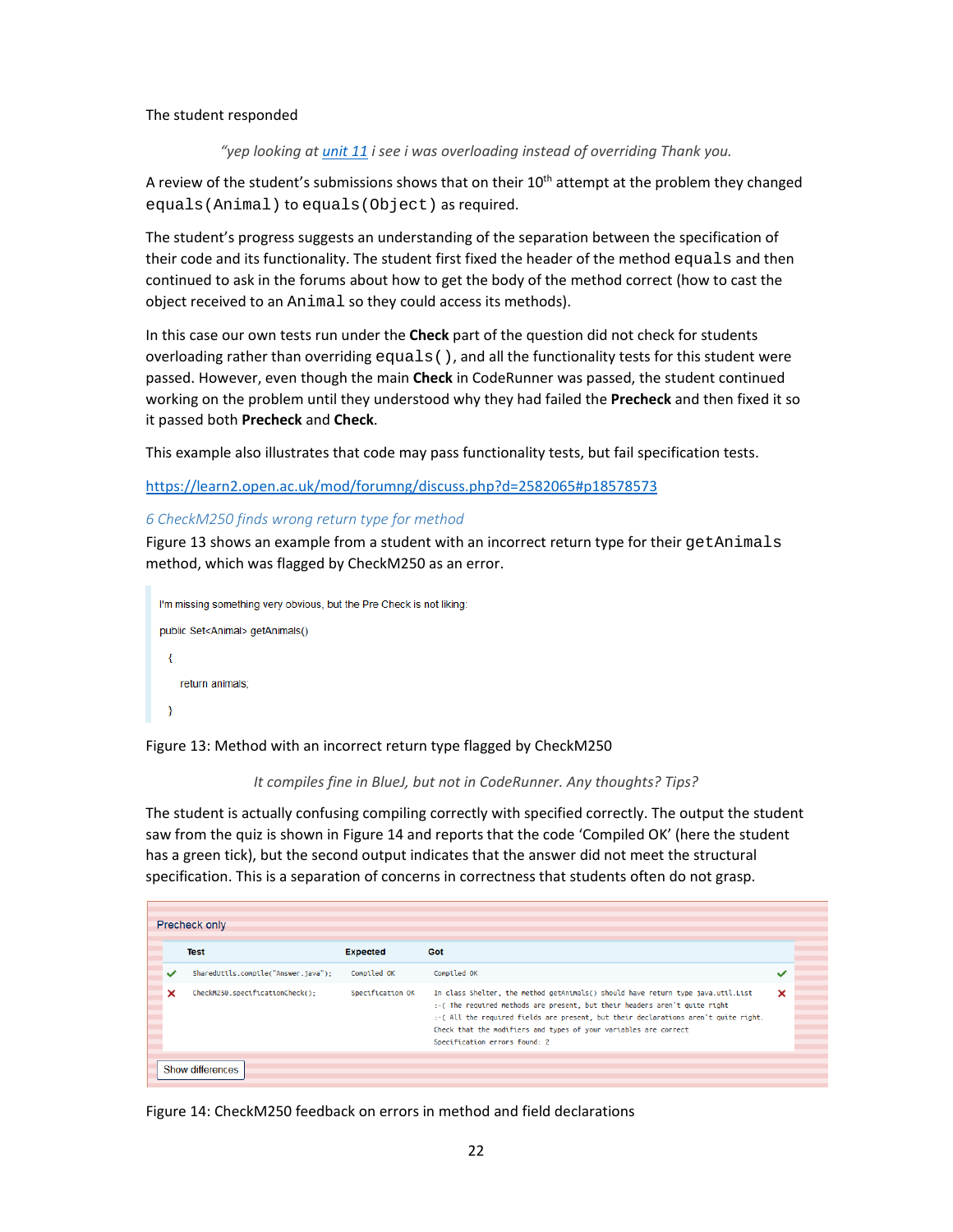Another student responded, adding bold formatting to emphasize the key point in the feedback.

*As per the error message: "In class Shelter, the method getAnimals() should have return type java.util.List" So it seems like you were expected to have created a List of animals, not a Set?* 

This led to the student re‐reading the question and fixing their answer.

In the student's defence, this was their second attempt at the problem, and they apparently did not notice that the question had changed, as variants were being used. In their first attempt at the problem, the question called for a Set to be used. However, this example illustrates two things well:

i) confusion between compilation and other kinds of correctness;

ii) the power of the feedback in generating a discussion, and alerting a student to a problem with their code. The two problems identified are that the instance variable should have been based on a List, and that the getter method for that variable needed the same type.

https://learn2.open.ac.uk/mod/forumng/discuss.php?d=2611174#p18777393

## *7 Formative quiz helping to pass a TMA*

Finally, the feedback below encourages us to continue using formative quizzes:

*Hi, i just want to thank everyone especially … i did very well in the real TMA and without the help completing the practice TMA i would not of had a clue so thanks* 888

# https://learn2.open.ac.uk/mod/forumng/discuss.php?d=2466343#p17839248

# 2.8.3 Lessons learned

The Compilation Helper tool can be used in the VLE to provide more friendly feedback to students on compilation errors, so assisting understanding of Layer 1 correctness.

We found that the structural checking tool applied to Layer 2 was able to detect errors that would prevent unit tests from succeeding, to detect errors that unit tests might not detect, and to find errors that markers would comment on for pedagogical reasons.

Tutors had reported that misspelled variable and method names, use of wrapper types for primitive types, incorrect access modifiers and misuse of the static modifier were errors they had on occasion not noticed when reading over students' code and these are examples of errors that CheckM250 can pick up in the VLE and advise students on.

We saw that we could help students to make progress towards a correct solution, with peer support. In Example 4, the student's code ran correctly in BlueJ, because they had made an error consistently in their own code. In cases like these, students' own testing will not pick up the error, and specification checking is helpful.

We noted also that some such errors may nevertheless result in code that passes unit tests, such as in Example 5 of Section 2.8.2, failure to override an equals method. In this case, our own unit tests had not checked for overloading rather than overriding equals, and all the functionality tests were passed.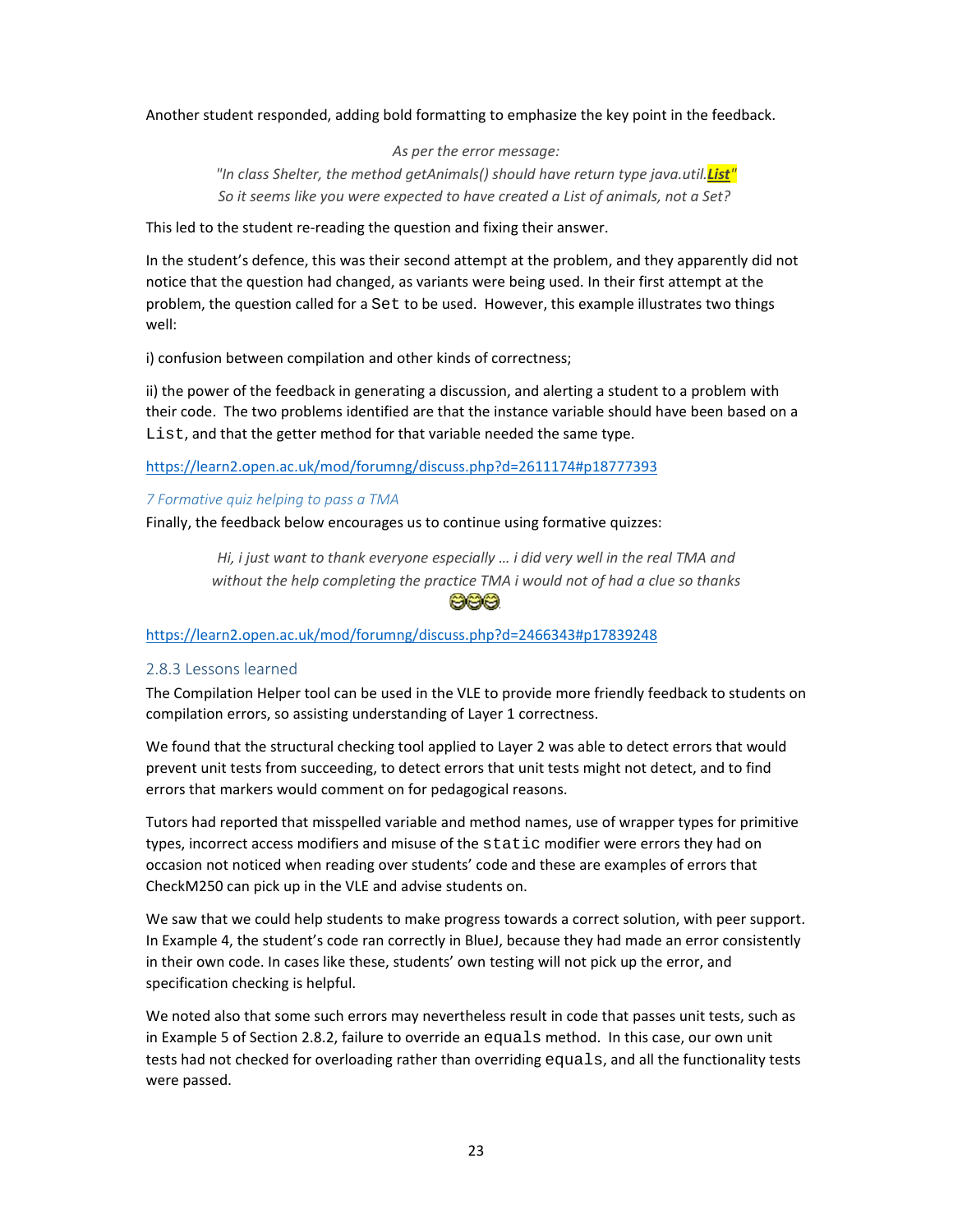The use of the static modifier could easily be missed by a unit test, but it is worth flagging as a specification error to students, as it may indicate reverting to a procedural rather than an objectoriented style of coding.

It is an acknowledged hazard [14] of automated testing that it depends on formulation of appropriate tests, and this applies particularly to unit testing. However, we have found that structural specification may be made more complete with less effort.

These results also support our use of specification tests in both **Precheck** and **Check** modes. A common issue is due to substitutability of argument types, for example consider a student writing:

```
public short something(short x) { return x; }
```
when the method header should be

```
public int something(int x) { return x; }
```
The student's code could pass unit tests expecting an int to be returned by the method, but the code would fail a structural specification check.

We also noted some limitations with the quiz report data generated by the VLE, which we are discussing with the VLE developers.

This pilot has also helped to inform discussion of appropriate settings for CodeRunner questions on M250, with and without the use of the marking tools developed in this project.

# 3 Notes on potential for future development

This section provides notes on software development opportunities to be explored for this project.

#### 3.1 Higher priority ideas

#### 3.1.1 Intuitive summary of candidate solutions (for tutor‐facing software)

Currently the information provided to tutors is generated by reflection and covers any classes determined to be required in the candidate solution.

A current example of information provided to tutors is as follows:

```
Fri Jan 19 10:23:03 GMT 2018 
Methods defined in the solution classes 
     In class SneakyHoverFrog, public void setColour(OUColour) 
     In class SneakyHoverFrog, public void setIsSneaking(boolean) 
     In class SneakyHoverFrog, public boolean getIsSneaking() 
     In class SneakyHoverFrog, public void startSneaking() 
     In class SneakyHoverFrog, public void stopSneaking() 
     In class SneakyHoverFrog, public void panicIfCanBeSeen(Amphibian) 
Fields defined in the solution classes 
     In class SneakyHoverFrog, private boolean isSneaking 
Constructors defined in the solution classes 
     In class SneakyHoverFrog, public SneakyHoverFrog()
```
However, the java bytecode disassembler, javap [15] also allows us to determine information about a .class file's contents: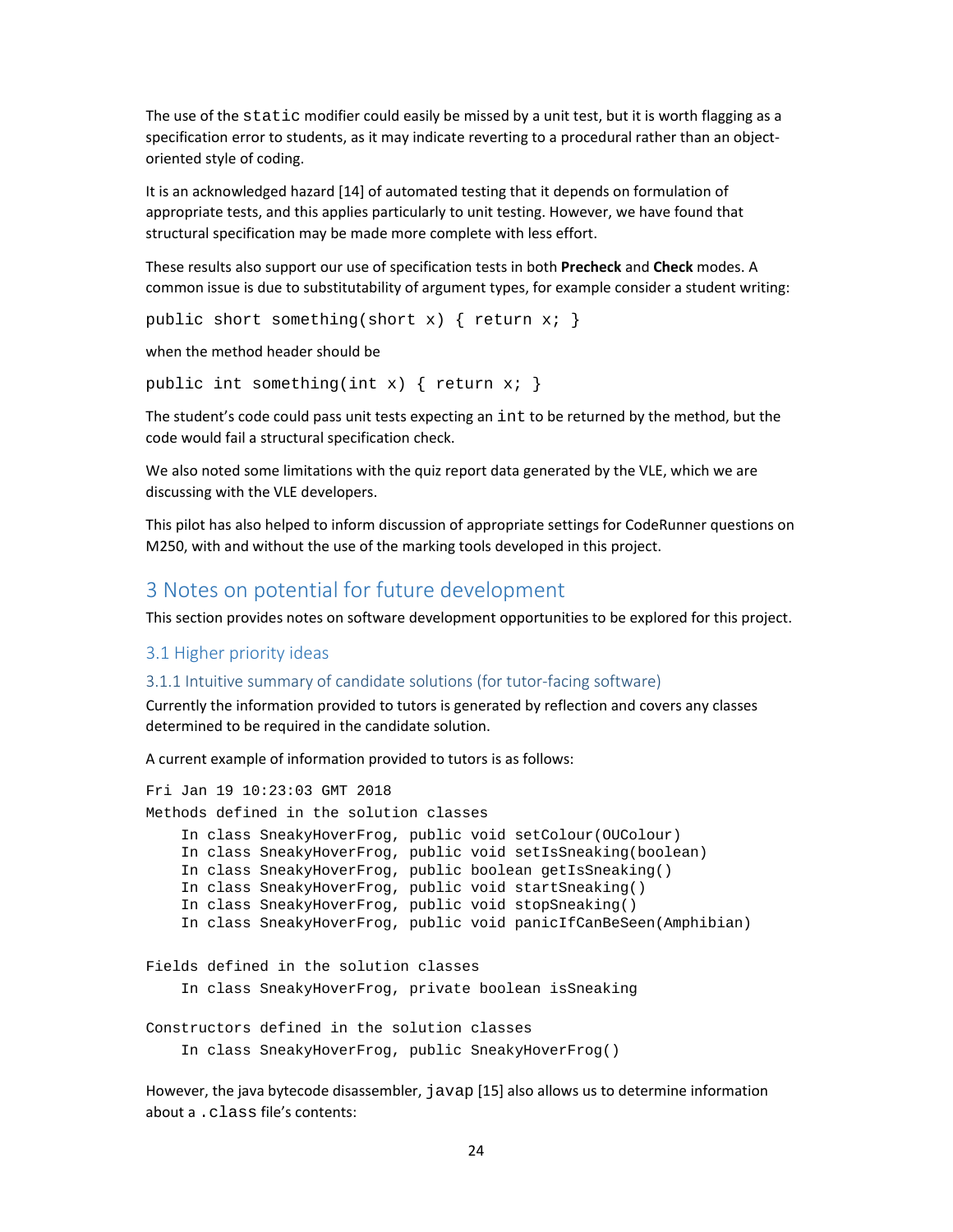>jdk…\bin\javap –private SneakyHoverFrog.class

Note that the use of  $-pri$  vate as a parameter to javap extends the information to  $pri$ vate members of a class. This could be used to form the text in the 'information' panel in the CheckM250 output for tutors. For example it might read:

```
public class SneakyHoverFrog extends HoverFrog { 
   private boolean isSneaking; 
   public SneakyHoverFrog(); 
   public void setIsSneaking(boolean); 
   public boolean getIsSneaking(); 
   public void setColour(ou.OUColour); 
   public void startSneaking(); 
   public void stopSneaking(); 
   public void panicIfCanBeSeen(Amphibian); 
}
```
This output reflects the order of declaration of members in the file. Note that it includes

- inheritance information:
- implements information (none in this case);
- fields;
- constructors:
- methods.

Using this approach, javap needs running for each class found in a candidate solution. However, it may be confusing to a marker to include classes that are provided as support files. Excluding reporting on support classes adds a layer to the problem: the need to exclude these classes within the code that invokes javap.

#### 3.1.2 Alternative approach to specification of solutions

A specification such as java.util.Map<Integer,java.lang.String> becomes a raw java.util.Map at runtime because of Java's type erasure<sup>4</sup> [16]. CheckM250 can currently only report on such structures with respect to their raw types.

The java bytecode disassembler (javap) output includes generic type parameters. This suggests an opportunity to use a disassembled representation of each required class in the solution as an alternative form of structural specification.

The current specification file checks.txt includes the names of the classes required in the candidate solution. If using javap, it would be necessary to determine the names of required classes a different way, perhaps through a file that lists the names of the required classes, or by placing examples of appropriate solution classes in a designated solutions folder.

The parsing of the specification would necessarily need to be different and may be more complex to achieve, since the current specification has been written to facilitate parsing.

Another tool worth considering in this context is TypeTools [17].

<sup>4</sup> Raw types and type erasure are backward‐compatibility fixes introduced in Java 1.6, when generic types were added to the language.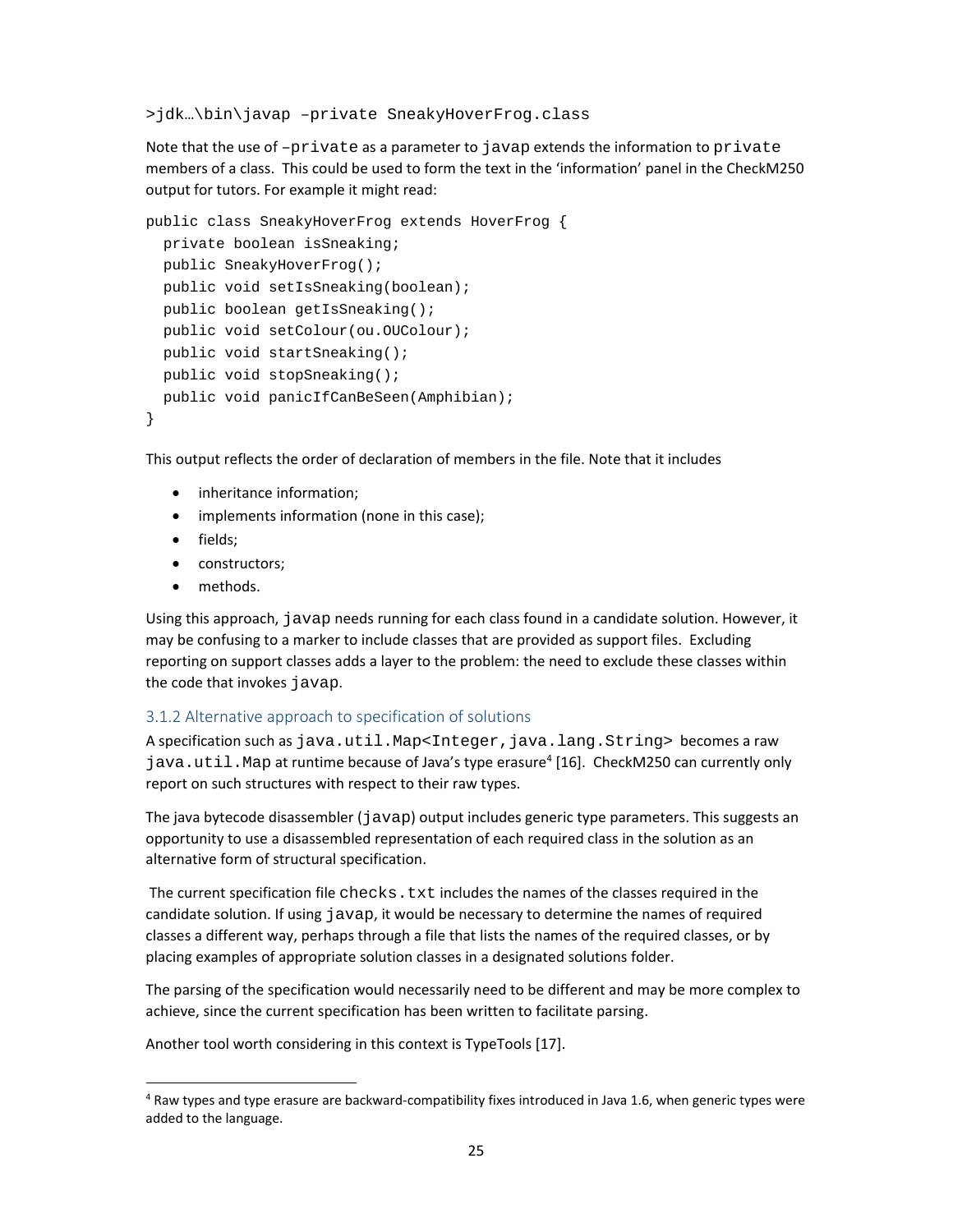# 3.1.3 Specification of formal parameter names

Names of formal parameters are not currently checked by CheckM250. It may be worth exploring adding this functionality at a later date, since we may specify these in assignments (although it is not common).

Currently the feedback simply says that a method has or doesn't have the required *signature* (since signatures do not include parameter names).

In Java 6 and 7 the  $-q$  argument to the compiler allows generating bytecode information about parameter names. Investigation suggested that it might require a third‐party library like asm [18] to retrieve information about parameter names in that context. Because development has initially been focussed on Java SE 7, this approach has not been explored further.

However, In Java 8 there is the compiler option –parameters and this results in more useful information being added to the bytecode. Example code from Oracle tutorials MethodParameterSpy class online [19] illustrates accessing information about parameters from bytecode. Figure 15 illustrates access to the name of a parameter aRunner in class Runner. java from its bytecode file (class Runner).



Figure 15: Example access of parameter name information from bytecode in Java 8

#### 3.2 Lower priority enhancements

- 1. If the project in Bluej changes, the tutor-facing tool does not currently detect this; the tool must be relaunched. This problem does not arise in student‐facing code. This is only a minor inconvenience on the tutor facing side.
- 2. The need to specify void for empty parameter lists in the specification file could possibly be removed. This is not a defect. This is moot if an alternative approach to specification is explored.
- 3. It may be possible to perform tests without writing the student's answer to disk, by loading and compiling the student's classes dynamically in memory instead. However, the current approach of creating a physical file is working. Not a defect.
- 4. CheckM250's reporting on zero‐argument constructors could be improved to account for Java's provision of a default constructor when none is present in the student's code. The fall back is making sure that students understand about default constructors.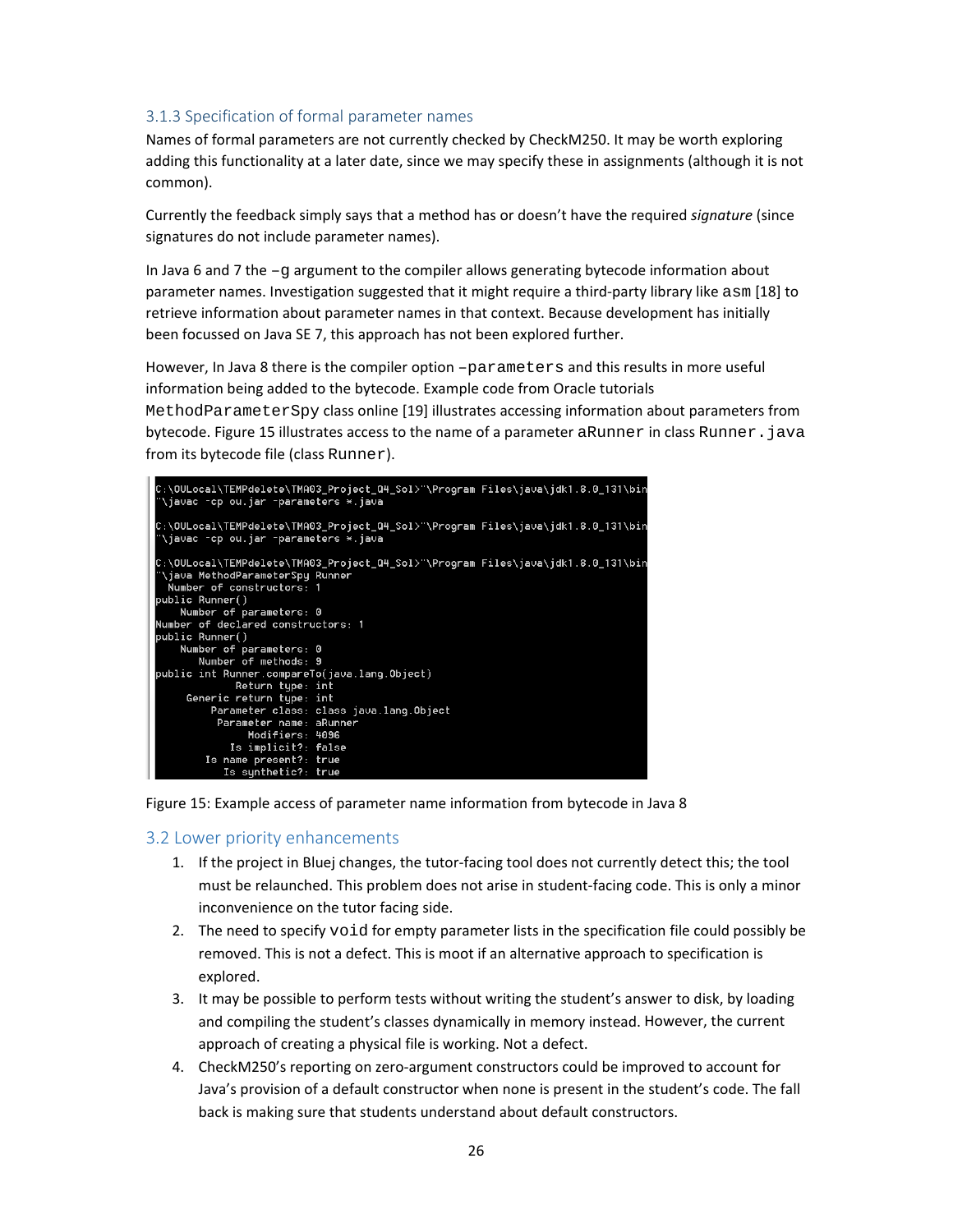# 3.3 Also considered

The following items have also been considered for further code development, but it is suggested here that these should **not** be addressed.

- 1. If the student's code does not compile, the specification testing has to end. This is reasonable, since the code cannot be parsed in this case, and it would be difficult to extract parts of it that might be compiled for comparison with a specification. Human testing is the intended fall‐back.
- 2. CheckM250 does not compile software automatically for tutors; they must press a compile button themselves. A future version of the tutor-facing software might perform this step automatically. There is no plan to implement this feature in CodeRunner for students. It is typical in BlueJ and CodeRunner to have to press a compile button anyway.
- 3. Extraneous public classes in a student's solution may suggest that it is fundamentally incorrect. However, the most likely reason for the presence of classes that appear to be extraneous is a student misspelling a required class name. Since CheckM250 will already report the absence of a required class, students are in a position to notice that their own class has a similar, but not the same name (e.g., it may be missing an initial capital letter). Adding a check for extraneous public classes might result in duplication of feedback, mentioning the correctly spelled name and the incorrectly spelled name.
- 4. CheckM250 does not allow an explicit check for the existence of specified user‐defined Java interfaces. However, CheckM250 can check whether classes implement a user‐defined interface and this will fail anyway if the interface is not provided. So there is another way to check the same requirement.
- 5. By design the software does not check for access modifiers on classes. M250 does not discuss access modifiers on classes, or inner classes at all, and so students will generally be unaware that there is a significance to this. If told that there is an access modifier missing on a class they are likely to be surprised rather than enlightened, so it does not seem important to implement this feature. (In CodeRunner there are currently additional issues with specifying classes as public, due to the need to save answers in a file, whose name ought to match a public class file name.)
- 6. Support for handling of unbound type parameters, which are an advanced language feature not covered in OU modules, could be added. However, if they were to occur they would appear as Object types at runtime, due to type erasure [16], and could presumably be specified that way.
- 7. Initial values of fields are not checked and this would be difficult to implement with any generality. It is unusual for TMA questions to specify initial values of fields apart from in constructors and for constants. If this is to be addressed, it should be limited to constants (static or non‐static) initially, then we can consider whether constructor initialisation can be handled.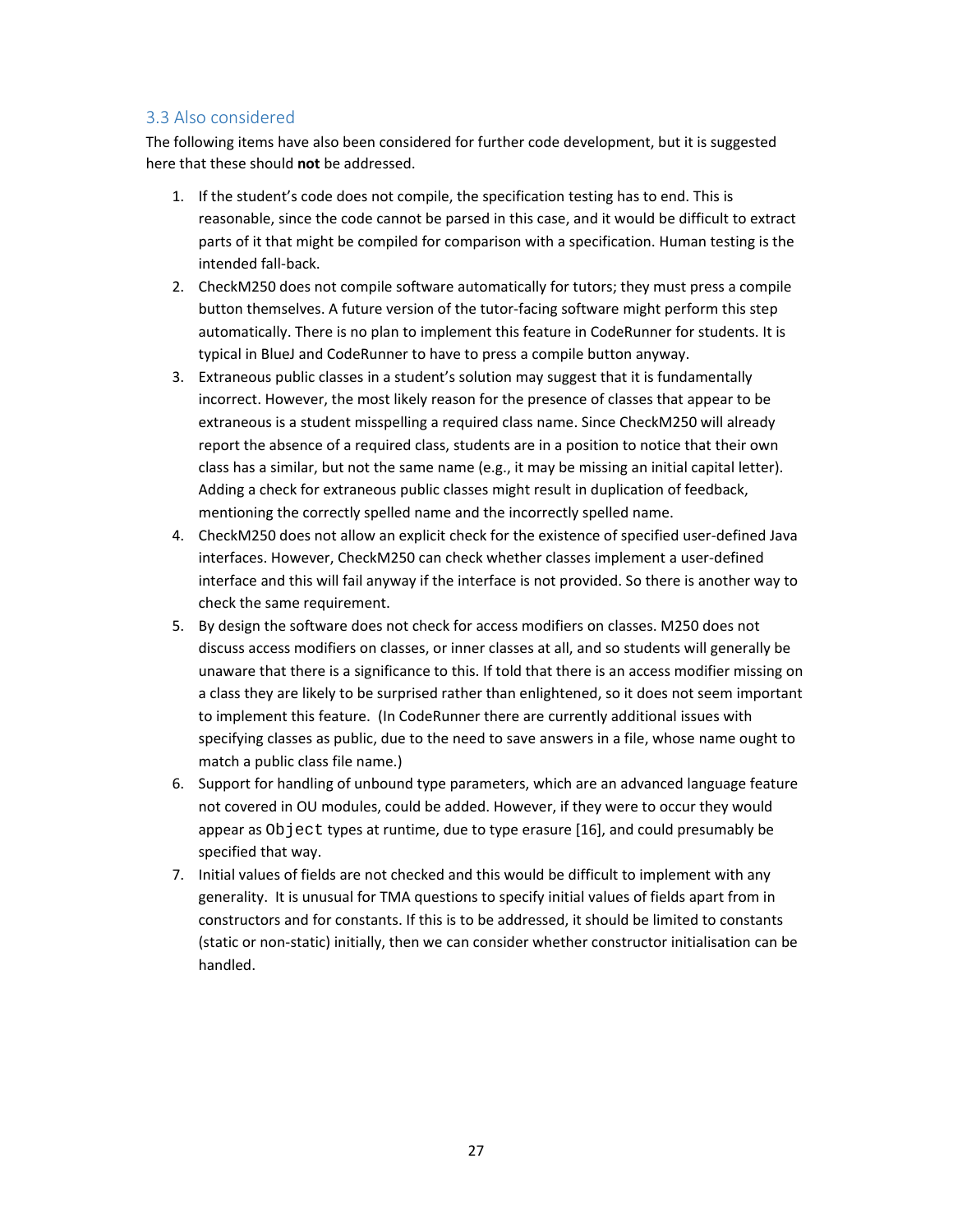# 4 References

[1] CS50: Introduction to Computer Science [Online] https://online‐learning.harvard.edu/course/cs50‐ introduction‐computer‐science Accessed October 11th 2018

[2] S. Király, K. Nehéz, and O. Hornyák, "Some aspects of grading Java code submissions in MOOCs," *Research in Learning Technology*, vol. 25, Jul. 2017.

[3] "Junit." [Online]. Available: https://junit.org/junit5/. Accessed: 25‐May‐2018.

[4] "Checkstyle." [Online]. Available: http://checkstyle.sourceforge.net/. Accessed: 25‐May‐2018.

[5] "PMD an extensible cross-language static code analyzer." [Online]. Available: https://pmd.github.io/ Accessed: 25‐May‐2018.

[6] "Google Java Style Guide" [Online] https://google.github.io/styleguide/javaguide.html Accessed 11‐Sep‐ 2018

[7] M250 Code Conventions [Online] https://learn2.open.ac.uk/pluginfile.php/2414045/mod\_resource/content/5/M250\_Code\_Conventions\_ed2.p df Accessed 11‐Sep‐2018

[8] ANTLR [Online] http://www.antlr.org/ Accessed 11-Sep-2018

[9] Personal Communication with Michael Kölling, emails in Appendix 1, 18th April 2018

[10] Lobb, R. and Harlow, J. 2016. CodeRunner. *ACM Inroads*. 7, 1 (2016), 47–51. DOI:https://doi.org/10.1145/2810041.

[11] CodeRunner question types [Online] http://CodeRunner.org.nz/mod/book/tool/print/index.php?id=184 Accessed October 10th 2018

[12] Jobe Sandbox [Online] http://CodeRunner.org.nz/mod/book/view.php?id=179&chapterid=655 Accessed September 11<sup>th</sup> 2018

[13] Note on **Precheck** availability in CodeRunner v 3.1 Released http://CodeRunner.org.nz/mod/forum/discuss.php?d=46 Accessed September 11<sup>th</sup> 2018

[14] C. Douce, D. Livingstone, and J. Orwell, "Automatic test-based assessment of programming," Journal on Educational Resources in Computing, vol. 5, no. 3, pp. 4–20, 2005.

[15] javap ‐ The Java Class File Disassembler [Online]

https://docs.oracle.com/javase/7/docs/technotes/tools/windows/javap.html Online accessed 2‐Oct‐2018 Accessed September 11th 2018

[16] Type erasure [Online] https://docs.oracle.com/javase/tutorial/java/generics/erasure.html accessed 14th‐ Sep‐2018

[17] TypeTools [Online] https://github.com/jhalterman/typetools Accessed 14th-Sep-2018

[18] ASM [Online] http://asm.ow2.org/asm33/javadoc/user/org/objectweb/asm/ClassReader.html Accessed October 11th 2018

[19] Obtaining names of method parameters [Online]

https://docs.oracle.com/javase/tutorial/reflect/member/methodparameterreflection.html Accessed 14th-Sep-2018